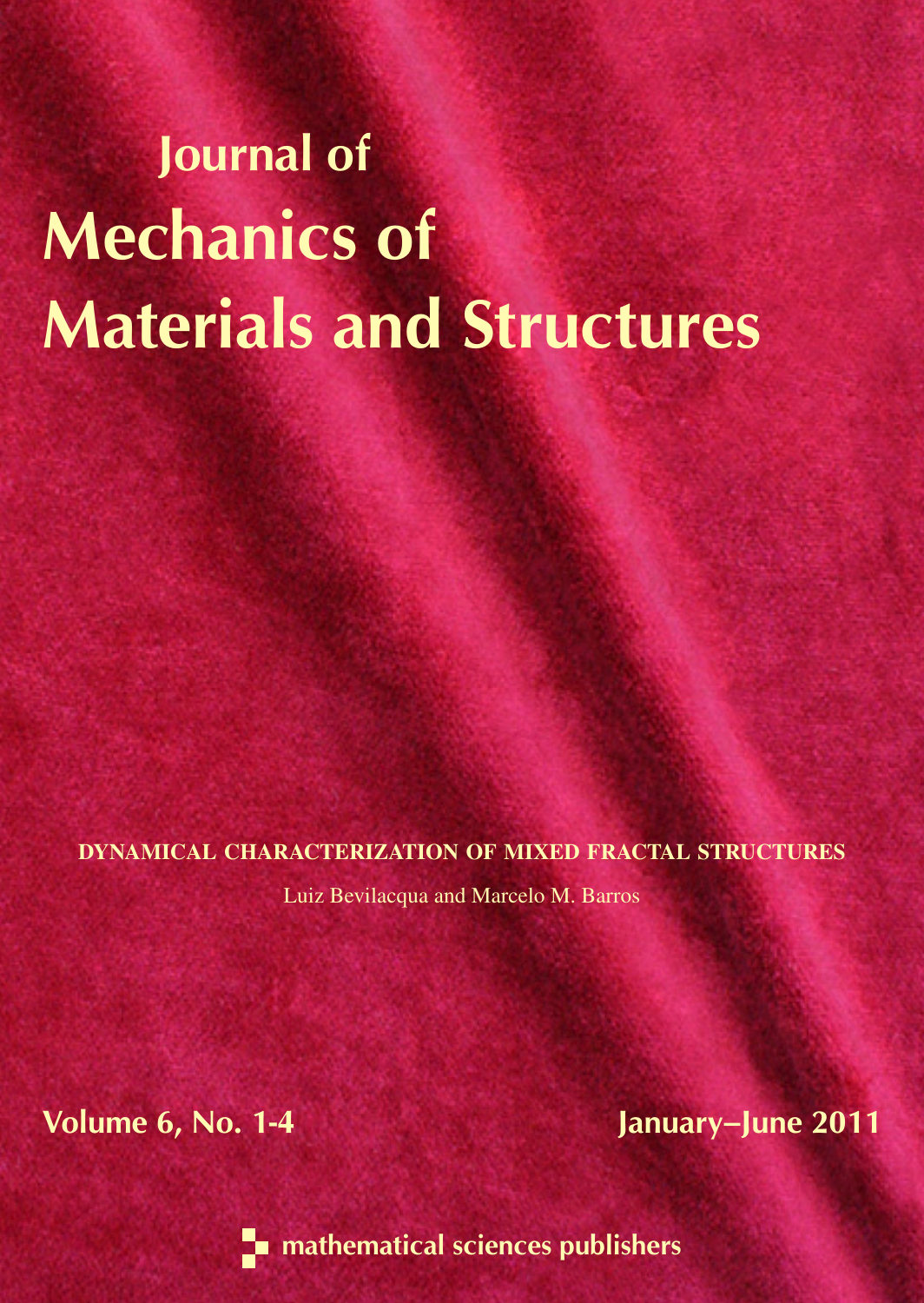

# DYNAMICAL CHARACTERIZATION OF MIXED FRACTAL STRUCTURES

LUIZ BEVILACQUA AND MARCELO M. BARROS

*It is because of people like Marie-Louise and Charles that it is worth fighting for a better world.*

We present a new technique to determine the fractal or self-similarity dimension of a sequence of curves. The geometric characterization of the sequence is obtained from the mechanical properties of harmonic oscillators with the same shape of the terms composing the given sequence of curves. The definition of "dynamical dimension" is briefly introduced with the help of simple examples. The theory is proved to be valid for a particular type of curves as those of the Koch family. The method is applied to more complex plane curves obtained by superposing two generators of the Koch family with different fractal dimensions. It is shown that this structure is composed by two series of objects one of which is fractal and the other which is not rigorously a fractal sequence but approaches asymptotically a fractal object. The notion of quasifractal structures is introduced. The results are shown to provide good information about the structure formation. It is shown that the dynamical dimension can identify randomness for certain fractal curves.

#### 1. Introduction

The correlation between the form and the physical properties of certain objects and the fractal characteristics of their geometry has called the attention of several researchers [\[Feder 1988;](#page-19-0) [Gouyet 1996;](#page-19-1) [Mandelbrot 1982;](#page-19-2) [Mauroy et al. 2004\]](#page-19-3). However the determination of the geometric fractal dimension of a given sequence of objects using the associated sequence of a selected physical property has not yet been explored as far as we know. In previous papers we have shown that coupling between physics and geometry of fractal objects can be used to determine the fractal dimension of curves belonging to the Koch family.

It was shown that dynamical properties of curves belonging to a fractal sequence can also be fractal. Namely, the periods of a sequence of simple oscillators associated to a given Koch sequence have been successfully used to determine the geometric fractal dimension of the given sequence [\[Bevilacqua et al.](#page-19-4) [2008\]](#page-19-4). We present below the more important results obtained for Koch curves that will help to understand the numerical approach used here to deal with complex curves as explained later on.

We say that a sequence of curves belongs to the Koch family if the  $k$ -th order term contains  $N_k$ segments with the same length  $\lambda_k$ . The number of segments and the respective lengths are given by  $N_k = p^k$  and  $\lambda_k = L_0/q^k$  where  $L_0$  is the initial basis or the initiator and *p*, *q* are integers. We will use this definition throughout this paper.

Consider a sequence of springs consisting of wires folded in such a way as to reproduce the same geometric shape of the corresponding terms of a given sequence of fractal curves. With these springs is

Research project partially funded by CNPq (Brazil) and FAPERJ..

*Keywords:* fractals, mixed fractals, dynamical dimension, random fractals.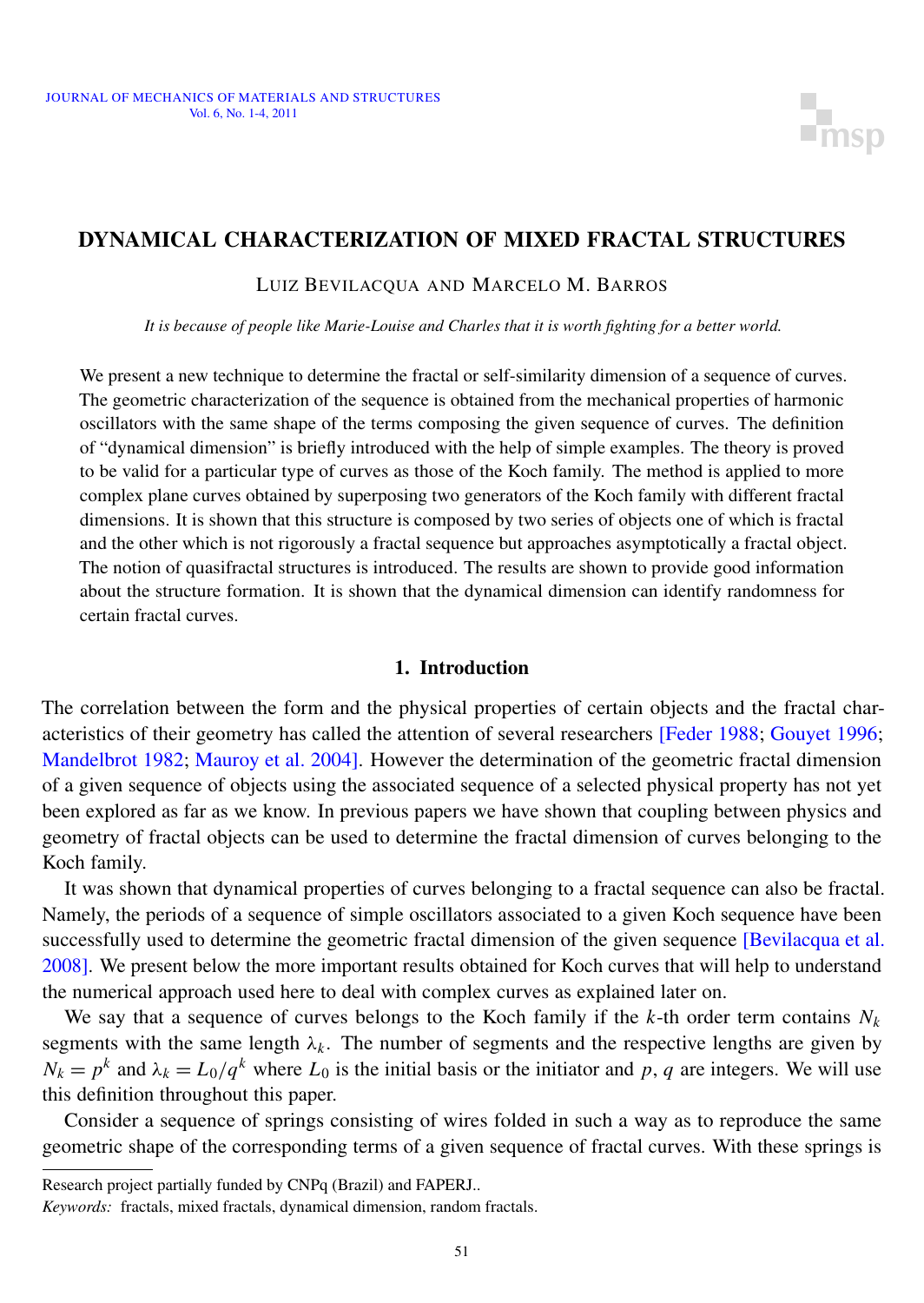<span id="page-2-0"></span>

Figure 1. Top: two terms of the fractal geometric sequence. Bottom: Corresponding dynamic oscillators used to characterize the geometric sequence. The mass attached at the extremity of the spring is represented by *m*.

then possible to construct a simple spring-mass harmonic oscillators sequence by clamping one of the extremities and attaching a mass m at the free extremity. This oscillator sequence as shown in [Figure 1](#page-2-0) will be called the dynamic characteristic sequence.

It can be shown that it is possible to derive relatively simple relations between the geometric fractal dimension of Koch curves and the fundamental periods of the related harmonic oscillators. Note that the fundamental periods refer to each oscillator as a single isolated spring mass system. That is for a sequence comprising *n* terms each one defined by the pair  $(N_k, \lambda_k)$   $k = 1, 2, ..., n$  where  $N_k$  and  $\lambda_k$  stand for the number of terms and their lengths respectively there will be *n* simple harmonic oscillators each one characterized by the corresponding fundamental period  $T_k^f$  $k_k^{\prime}$ . The superscript *f* stays for the respective degree of freedom excited by the initial conditions induced by a horizontal force *H*, a vertical force *V* or a moment *M*. Since  $N_k$  can be written as a function of  $\lambda_k$  it is therefore possible to plot the elementary length  $\lambda_k$  against the fundamental frequency  $T_k^f$  $k'$ . [Figure 2](#page-2-1) illustrates the polygonal curve representing the relation between the logarithm of the normalized variables  $\lambda_k/L_0$  and  $T_k^H/T_0^H$  up to the sixth term for a given Koch sequence corresponding to an initial excitation induced by a horizontal force *H*.

<span id="page-2-1"></span>We claim that the slopes of the segments composing the polygonal curve tend to a fixed value *s* which is correlated with the fractal dimension *D* of the Koch sequence. That is  $\lim_{k\to\infty} s_k = s$  and consequently



Figure 2. The vertices of the polygonal curve represent the relation between the terms of order *k* and the normalized frequencies of the corresponding oscillators.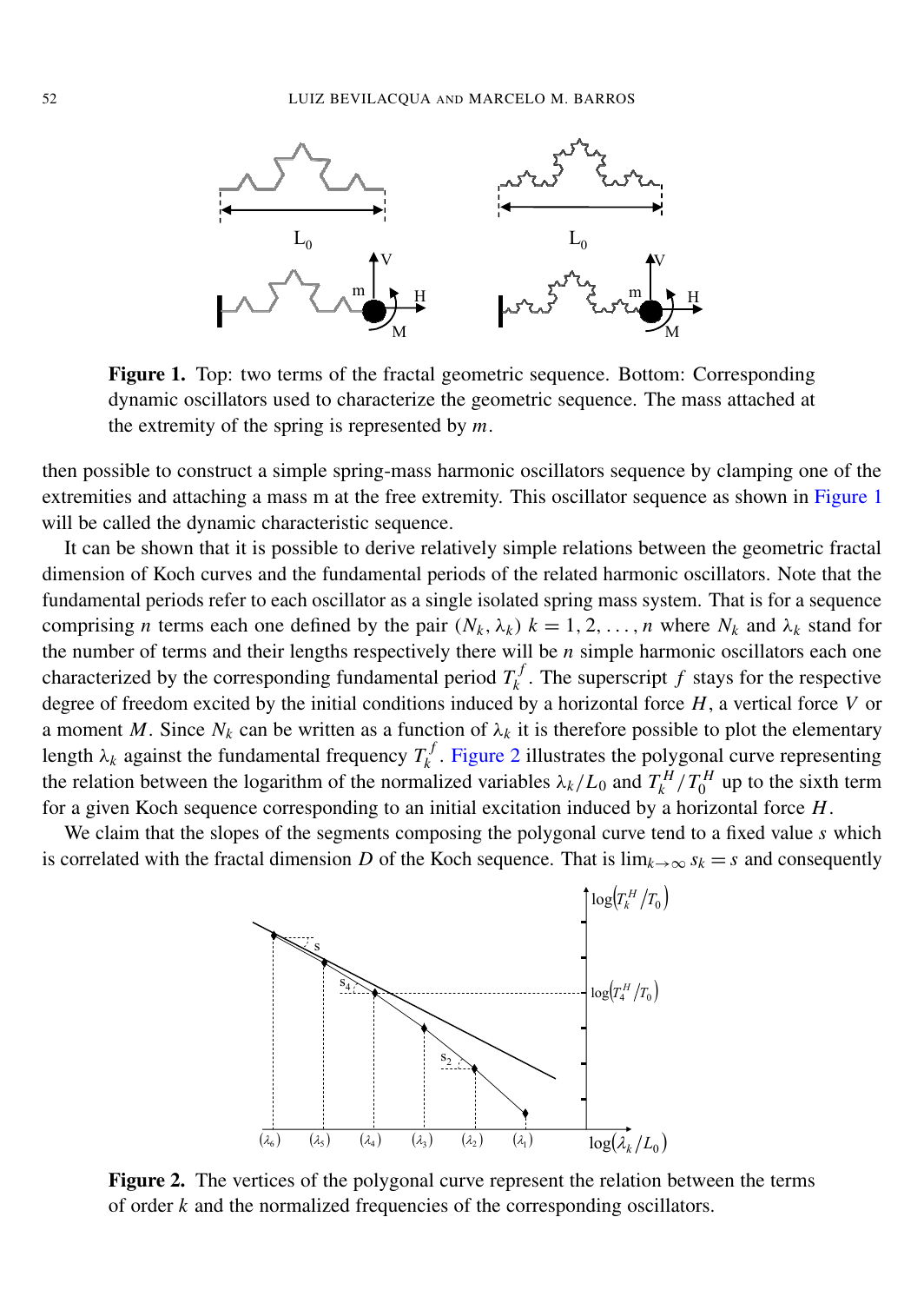<span id="page-3-0"></span>

Figure 3. Oscillator corresponding to a term *k* of the Koch triadic carrying a mass *m* at the free end and excited by an initial displacement induced by a horizontal force *H*.

the slope of the last segment in the polygonal curve leads to the fractal dimension of the Koch sequence with increasing precision.

In order to keep this paper as self-contained as possible we will reproduce the proof of the convergence of the slopes  $s_k$  to the slope *s* as  $k \to \infty$  or equivalently as  $\lambda_k \to 0$ .

Consider the Koch triadic sequence. [Figure 3](#page-3-0) represents the simple oscillator corresponding to a general term *k* in the sequence.

Let us assume that all the independent oscillators carry an equal mass *m* at the free end. Imposing an initial displacement generated by a horizontal force *H* applied at the free end the motion is governed by the elementary equation

<span id="page-3-3"></span>
$$
m\frac{d^2w_k}{dt^2} + \frac{w_k}{c_{11}^{(k)}} = 0,
$$
\n(1)

where  $w_k$  is the generalized displacement and  $c_{11}^{(k)}$  is the compliance or the inverse of the rigidity. For linear elastic structures the compliance is given by

$$
c_{11}^{(k)} = \frac{\partial W_k}{\partial H}\Big|_{H=1} \tag{2}
$$

*W<sup>k</sup>* stands for the stored elastic energy. For the system under consideration the elastic energy stored in a general term *k* is primarily due to the bending moment distributed along the *N<sup>k</sup>* segments with length λ*<sup>k</sup>* composing the term of order *k* in the Koch triadic. Therefore the stored bending energy for the *k*-th order term is

<span id="page-3-2"></span>
$$
W_k = \frac{1}{2} \int_0^{L_t} \frac{M_k^2(s)}{EI} ds = \frac{1}{2} \frac{1}{EI} \sum_{i=0}^{N_k} \int_0^{\lambda_k} (M_{i-1,i}^{(k)}(s))^2 ds,
$$
 (3)

where *E* is the Young modulus of the wire material and *I* the moment of inertia of the wire cross section. Both will be assumed constant for all the oscillators.  $M_{i-1,i}^{(k)}$  is the bending moment acting on the elementary segment  $(i - 1, i)$  as shown in [Figure 4](#page-4-0) and  $N_k$  is the total number of segments in the *k*-th order term. We are disregarding the contribution of the shear and normal forces to the strain energy. Now all the oscillators, for all *k*, fit into a box  $L_0 \times h_0$  as can be seen from [Figure 4.](#page-4-0) The bending moment along a segment  $(i - 1, i)$  is

<span id="page-3-1"></span>
$$
M_{i-1,i}^{(k)}(s) = H[y_{i-1}^{(k)} + (y_i^{(k)} - y_{i-1}^{(k)})s] \quad \text{where } 0 \le s \le 1.
$$
 (4)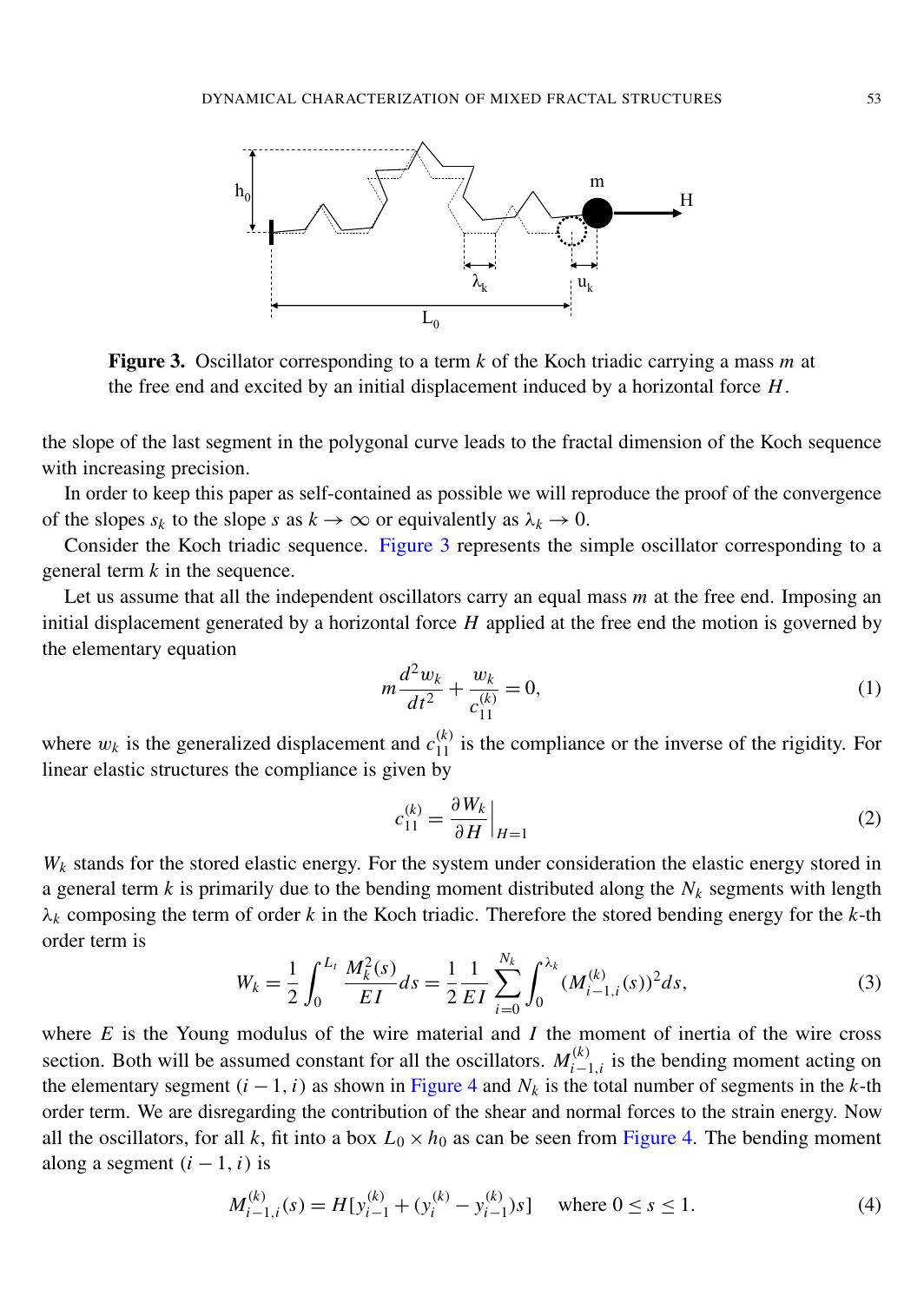<span id="page-4-0"></span>

**Figure 4.** Bending moment along the segment  $(i - 1, i)$  for a general term k of the oscillator sequence.

Now introducing [\(4\)](#page-3-1) into [\(3\),](#page-3-2) integrating over all segments  $\lambda_k$  and summing up we get

$$
W_k = \frac{1}{2} \frac{H^2}{E_k I_k} \lambda_k h_0^2 N_k \Omega_k,
$$

where

$$
\Omega_k = \frac{1}{N_k} \sum_{i=1}^{N_k} \alpha_i(k)
$$

and  $\alpha_i(k) = \frac{1}{3}$  $\frac{1}{3}[z_{i-1}^2 + z_{i-1}z_i + z_i^2]$  with  $z_j = y_j/h_0$ .

From the definition of  $h_0$  clearly  $z_j \leq 1$  for all *j*, and consequently  $\alpha_i(k) \leq 1$ .

The compliance can now be derived from the stored energy function  $W_k$ :

$$
c_{11}^{(k)} = \frac{\partial W_k}{\partial H}\Big|_{H=1} = \frac{h_0^2}{E_k I_k} N_k \lambda_k \Omega(k). \tag{5}
$$

Introducing this expression into  $(1)$  we obtain

$$
\frac{d^2u_k}{dt^2} + \frac{1}{(T_k^H)^2}u_k = 0,\t\t(6)
$$

where the period  $T_k^H$  is given by

<span id="page-4-1"></span>
$$
T_k^H = \left(\frac{mh_0^2 L_0}{EI} \frac{\lambda_k}{L_0} N_k \Omega_k\right)^{1/2}.\tag{7}
$$

Now from the definitions of  $N_k$  and  $\lambda_k$  for curves of the Koch family there comes immediately

$$
\log N_k = -\log \left(\frac{\lambda_k}{L_0}\right) \frac{\log p}{\log q}.\tag{8}
$$

Introducing the value of  $N_k$  given by the equation above into  $(7)$  and after some straightforward calculations we obtain

<span id="page-4-2"></span>
$$
\log \frac{T_k^H}{T_0^I} = \frac{1}{2} \log \Omega_k + \frac{1}{2} (1 - D) \log \frac{\lambda_k}{L_0},\tag{9a}
$$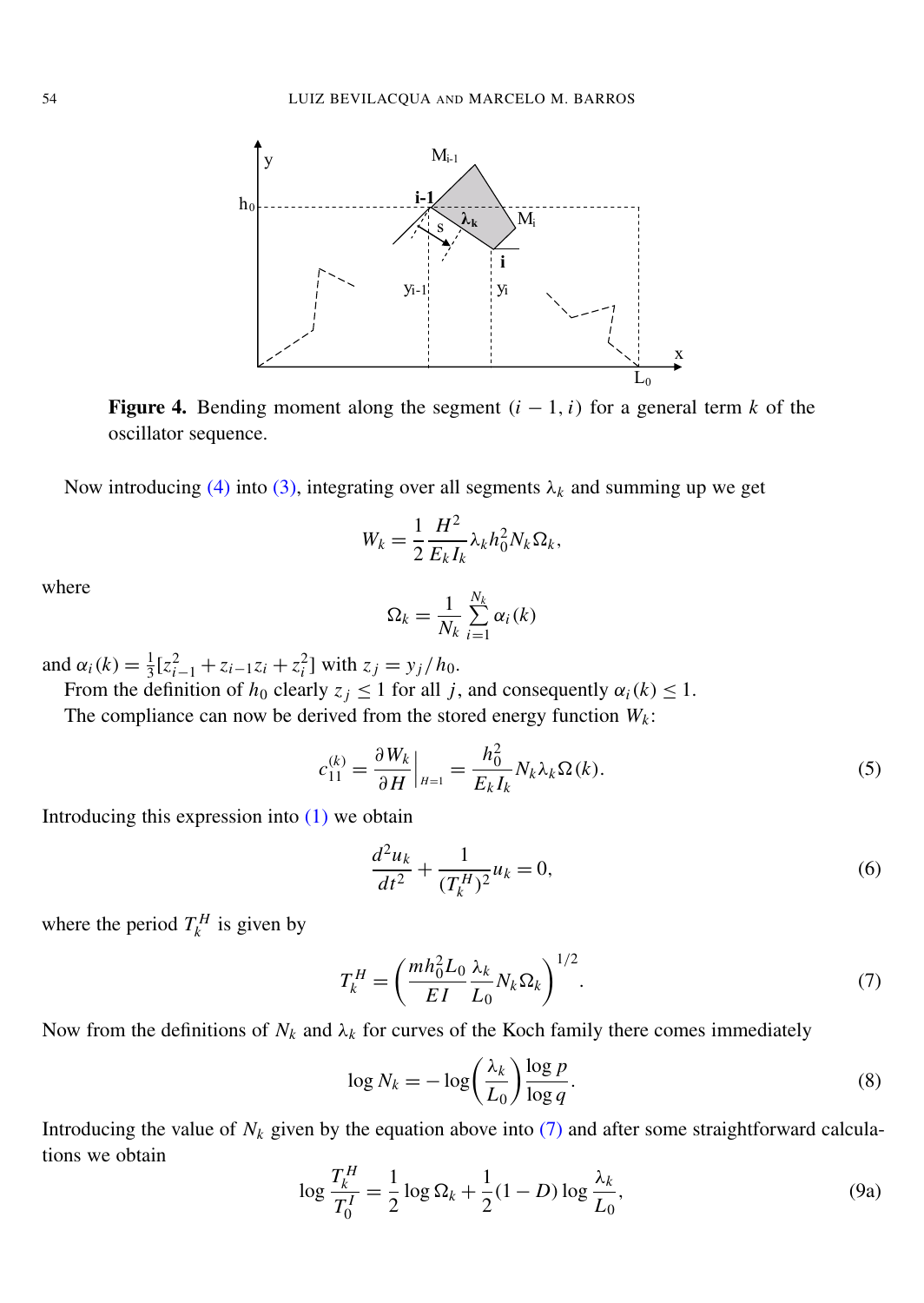where  $D = \log p / \log q$  and  $T_0^I$  is a reference period:

$$
(T_0^I)^2 = \frac{m_0 h_0^2 L_0}{E_0 I_0}.
$$

The parameter *D* is the dynamical fractal dimension. It coincides with the box and the Hausdorff fractal dimensions provided that the mass, the Young modulus and the diameter of the wire cross section are all constant.

Now, if the geometric fractal dimension of the Koch sequence can be determined through the sequence of the periods of the corresponding oscillators, it is necessary that the  $(9a)$  plotted on the plane  $Y_k \times X_k$ , with  $Y_k = \log(T_k/T_0)$  and  $X_k = \log(\lambda_k/L_0)$ , approaches a straight line whose angular coefficient is equal to  $(1 - D)/2$  as shown in [Figure 2.](#page-2-1) Define the functional relation  $Y_k$  ⇔  $X_k$  as a polygonal curve composed by straight segments connecting the points  $(X_k, Y_k)$ ;  $(X_{k+1}, Y_{k+1})$ . Let us prove the asymptotic behavior of the polygonal curve. The following lemma is proved in the [Appendix.](#page-16-0)

**Lemma.** For curves belonging to the Koch family—class of curves defined by  $N_k = p^k$  and  $\lambda_k/L_0 =$  $1/q^k$  — the first order differential form of the quadratic term  $\Omega_k$  with respect to  $\lambda_k$  is finite for increasing *values of k, or equivalently decreasing values of*  $\lambda_k$ *. That is,* 

$$
\lim_{k \to \infty} (\Delta \Omega_k / \Delta \lambda_k) = \lim_{\lambda_k \to 0} (\Delta \Omega_k / \Delta \lambda_k)
$$

*is finite.*

Now recalling [\(9a\)](#page-4-2) and with  $Y_k = \log(T_k/T_0)$  and  $X_k = \log(\lambda_k/L_0)$  the calculation of the differential ratio  $\Delta Y_k/\Delta X_k$  after some simple operations gives

$$
\frac{\Delta Y_k}{\Delta X_k} = \frac{1}{2\Omega_k} \frac{\Delta \Omega_k}{\Delta \lambda_k} \lambda_k + \frac{1}{2}(1 - D).
$$

Therefore from the lemma and since  $\Omega_k$  is finite and nonzero we have

$$
\lim_{\lambda_k \to 0} \frac{\Delta Y_k}{\Delta X_k} = \frac{1}{2}(1 - D).
$$

**Proposition 1.** As  $k \to \infty$  the curve given by [\(9a\)](#page-4-2) approaches asymptotically a straight line with slope *equal to*  $(1 - D)/2$ *.* 

It was shown that the oscillation period sequence approaches asymptotically a fractal sequence whose fractal dimension exhibits a simple correlation with the geometric fractal dimension for the case of an excitation induced by a horizontal force. Similarly it can be shown that the sequences corresponding to the other two initial conditions, triggered by a vertical force or a moment, are governed by similar laws, namely

<span id="page-5-0"></span>
$$
\log \frac{T_k^V}{T_0^H} = \frac{1}{2} \log \Psi_k + \frac{1}{2} (1 - D) \log \frac{\lambda_k}{L_0}
$$
 (9b)

for a vertical force and

$$
\log \frac{T_k^M}{T_0^{III}} = \frac{1}{2}(1 - D) \log \frac{\lambda_k}{L_0}
$$
 (9c)

for a moment.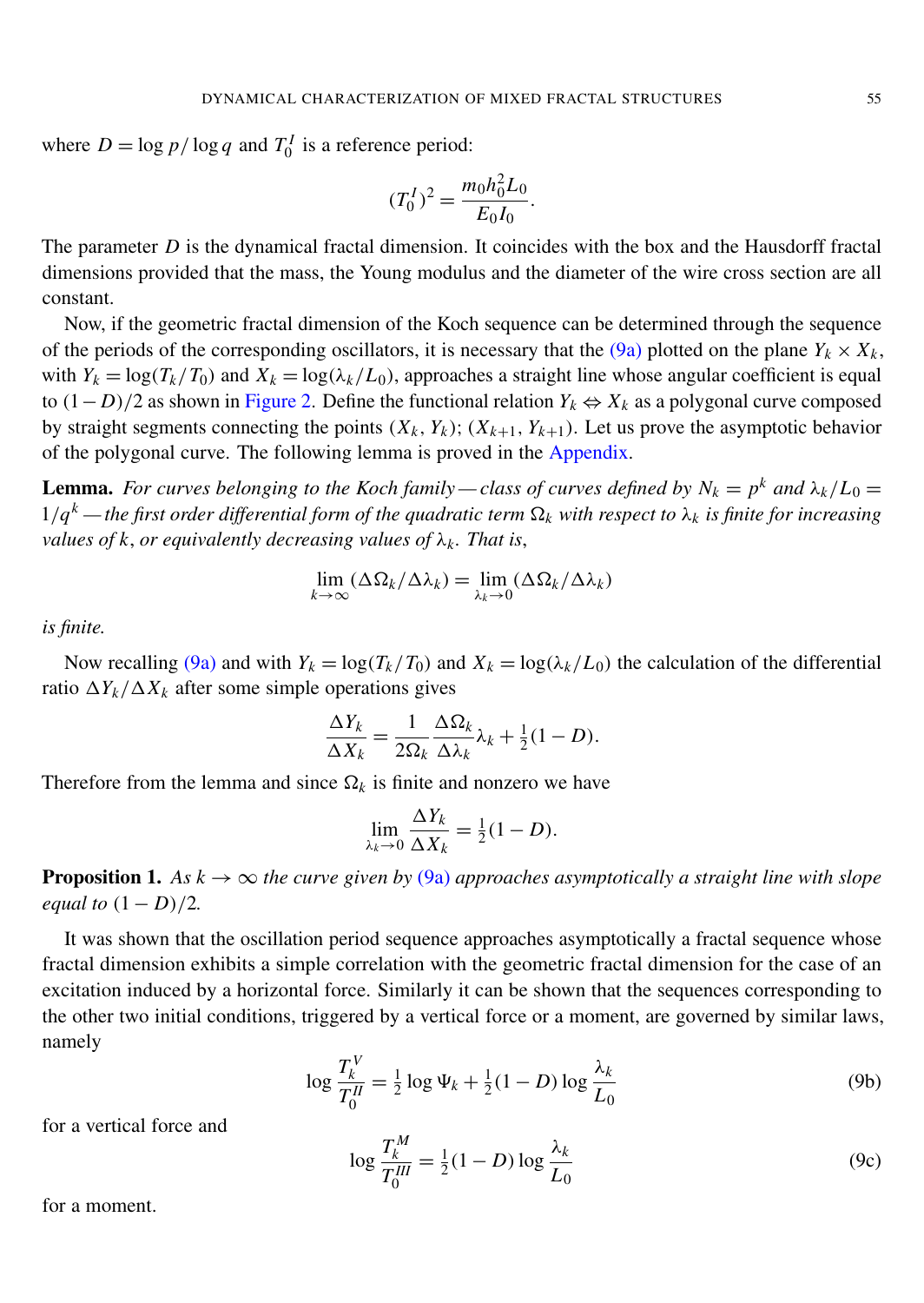The parameter *D* is the fractal dimension of the primordial geometric sequence provided that the mechanical properties of the wires acting as springs are the same for all elements.

Note that for the initial condition induced by a moment the sequence of the normalized periods of the simple oscillators follow exactly a power law. The reason is that for this case the bending moment is the same for all the elementary segments, that is, the strain energy is uniformly distributed along the elements composing the respective curve.

Numerical experiments have clearly shown that the fractal dimension of a generalized Koch curve can be determined by the periods of a related oscillator sequence provided that the wire cross section and Young modulus remain the same for all oscillators. It can be shown that if the mass *m* at the free end is not constant but proportional to the total curve length, for each oscillator, that is, for the *k*-th oscillator  $m_k = \rho N_k \lambda_k$  the factor multiplying  $\log(\lambda_k/L_0)$  in [\(9a\)](#page-4-2)[–\(9c\)](#page-5-0) should be  $1 - D$  instead of  $(1 - D)/2$ .

The fractal dimension determined with the method introduce above will be called dynamical fractal dimension irrespectively of the value of the mass, constant or not.

Now suppose we are given just one term, sufficiently large, of a hypothetically fractal sequence. The problem now is to find out if the given sample really belongs to some fractal sequence and if so to determine the respective fractal dimension. Let us call this first curve the reference term. Following the same technique exposed before build a spring-mass system using a folded wire with the same shape as the reference term carrying a mass m at one of the extremities and keeping the other clamped [\(Figure 5,](#page-6-0) left). It is possible, as already discussed [\[Bevilacqua et al. 2008\]](#page-19-4) to find three fundamental frequencies corresponding to three selected excitation introduced by a horizontal force *H*, a vertical force *V* and a concentrated moment *M*.

From the reference term — [Figure 5,](#page-6-0) left — cut a piece off the extremity to obtain a new sample with length  $L_{n+1} = bL_n$  where  $b < 1$  is the scale factor. This operation may be repeated successively to obtain a sequence of samples. Now to each sample corresponds a simple harmonic oscillator and the corresponding periods for all three types of excitation can be determined. Performing this operation in successive steps [\(Figure 5\)](#page-6-0) it is possible to find a correlation between the periods and the lengths of the sample projections on the horizontal axis. It is convenient, in order to simplify the calculations, to agree on a constant reduction factor  $b = L_m/L_{m-1}$  to cut the successive samples.

<span id="page-6-0"></span>Call  $b_m$  the variable representing the ratio  $L_m/L_n$  where  $L_m$  is the length of the horizontal projection of the sample  $m$  and  $L_n$  is the length of the horizontal projection of the reference term. Therefore we have  $b_m = b^m$ . For the classical Koch curves it is possible to show that:



Figure 5. Sequence of three general samples  $(m > r > n)$  taken from the reference term whose projections on the horizontal axis are  $L_m$ ,  $L_r$ ,  $L_n$ . The scale *b* is defined by  $L_{r-1} = bL_r.$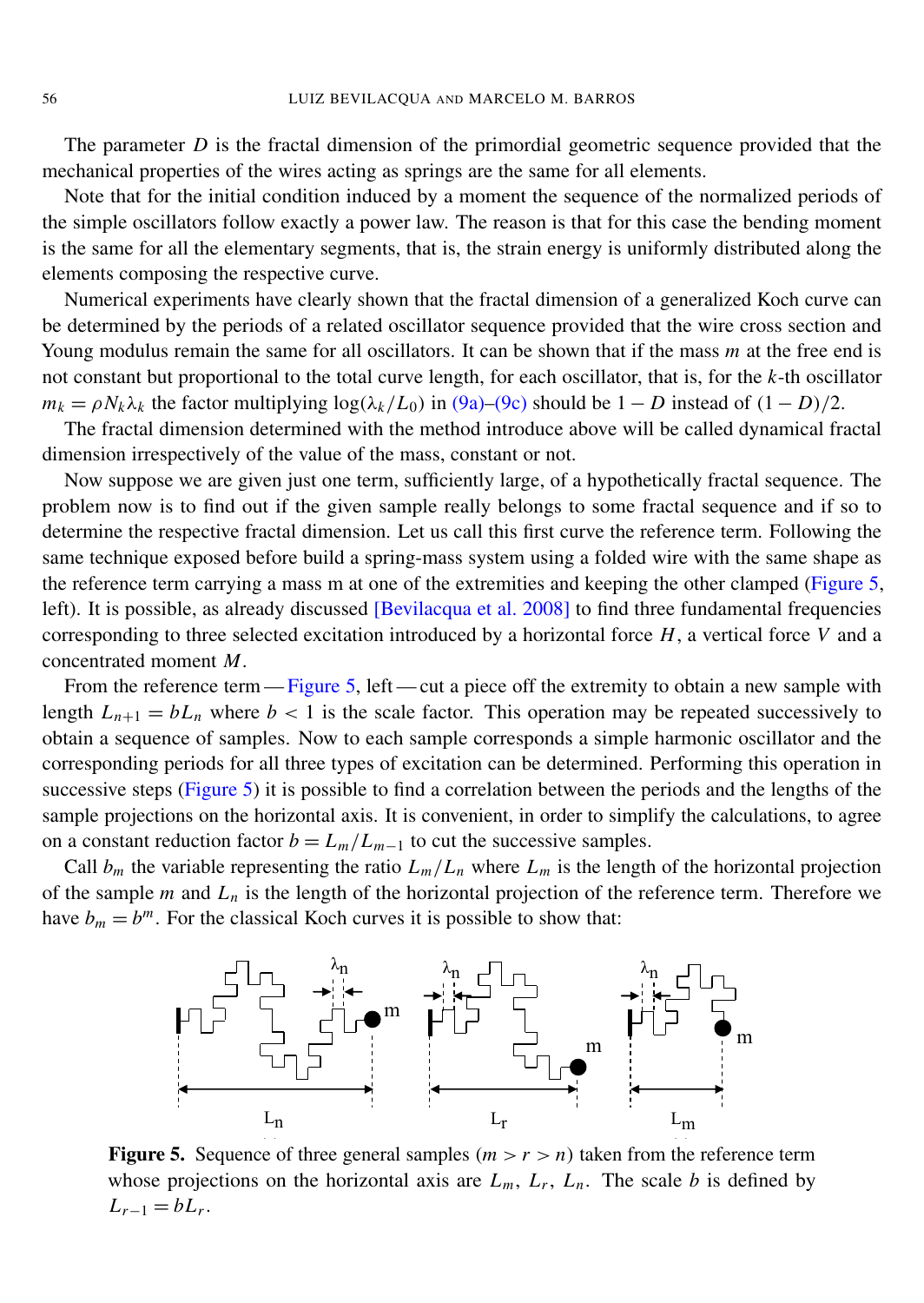(A) For oscillations induced by the action of a concentrated moment:

<span id="page-7-0"></span>
$$
\left(\log \frac{T_{n/m}}{T_n}\right)^{(M)} = \frac{D}{2}\log(b_m) + \Phi_m^{(M)}.
$$
\n(10a)

(B) For oscillations induced by the action of a horizontal force or a vertical force we obtain the equations

$$
\left(\log \frac{T_{n/m}}{T_n}\right)^{(H)} = \left(1 + \frac{D}{2}\right)\log b_m + \Phi_m^{(H)}\tag{10b}
$$

<span id="page-7-1"></span>
$$
\left(\log \frac{T_{n/m}}{T_n}\right)^{(V)} = \left(1 + \frac{D}{2}\right)\log b_m + \Phi_m^{(V)}.
$$
\n(10c)

The parameters  $\Phi_m^{(M,H,V)}$  in these equation can be interpreted as a kind of noise perturbation intrinsic to the method. The interval of variation of the perturbation  $\Phi_m^{(M,H,V)}$  as function of *m* depends on several conditions other than the scale factor *b*, as the type of the initial excitation and the geometry of the curves. The analysis of  $\Phi_m^{(M,H,V)}$  as a function of *m* is rather complex even for simple Koch curves. It is possible to show that a first estimation of the relative deviation of the sequence of normalized periods  $(T_{n/m}/T_n)$ from the theoretical power law given by  $(b_m)^{(1+D/2)}$  is

$$
\frac{T_{n/m}/T_n}{(b_m)^{(1+D/2)}} \propto \sqrt{\frac{1-2m\varepsilon_0}{1-mD\varepsilon_0}}, \quad \text{where } \varepsilon_0 = 1 - b > 0.
$$

Several numerical experiments were tried for different types of Koch curves. It has been observed that for oscillations induced by a horizontal force the local perturbation is large while for the other two types of excitation induced by vertical force and concentrated moment the noise is very small. In any case the average values obtained with this technique for all boundary conditions are very good particularly for ratios  $L_m/L_n > 0.6$ .

This paper is intended to show that the dynamical approach is equally applicable for a new class of more complex curves that will be called mixed fractals. Numerical experiments with mixed fractal geometries confirm that the theory developed for Koch curves presents just as good results. In other words, Equations [\(9a\)](#page-4-2)[–\(9c\)](#page-5-0) and [\(10a\)–](#page-7-0)[\(10c\)](#page-7-1) can be extended to more complex curves.

### 2. Mixed fractals and quasifractal structures

<span id="page-7-2"></span>[Figure 6](#page-8-0) shows two types of Koch curves  $C_A$  and  $C_B$  with self-similar or fractal dimensions  $D_A$  and  $D_B$ respectively. From the definition of Koch curves we may write

$$
\log N_k = k \log p
$$

and

$$
\log \frac{\lambda_k}{L_0} = -k \log q.
$$

Eliminating *k* we obtain

$$
\log N_k = -D \log \frac{\lambda_k}{L_0}, \quad \text{where } D = \frac{\log p}{\log q}.
$$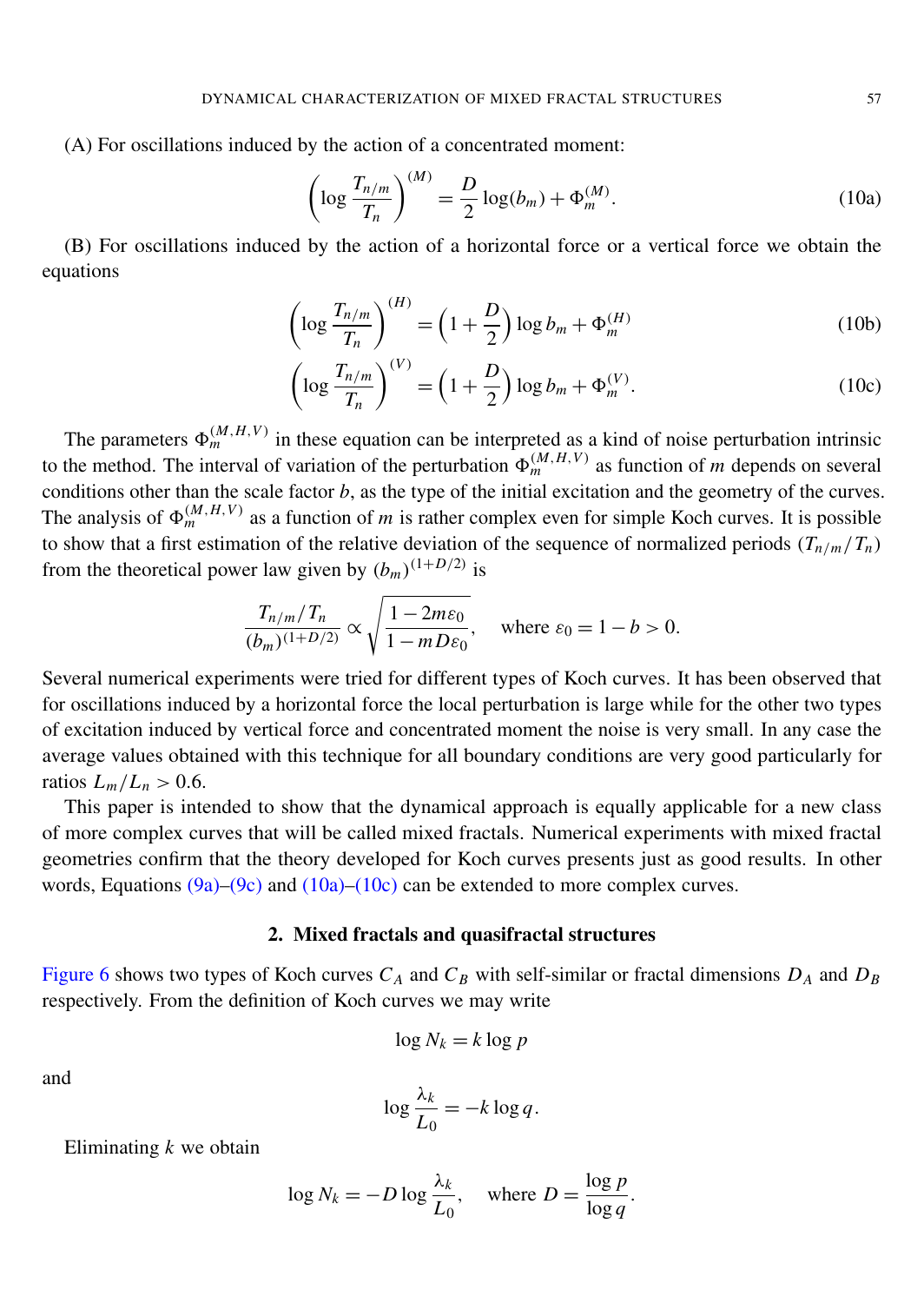<span id="page-8-0"></span>

Series  $C_A$  three first terms  $C_B$  three first terms

Figure 6. Koch curves *C<sup>A</sup>* and *C<sup>B</sup>* used to generate a new object *O*. The fractal dimensions are  $D_A = \log 4 / \log 3$  and  $D_B = 1.5$ .

The parameter *D* is the self-similarity dimension or the fractal dimension. For the Koch triadic *C<sup>A</sup>* and the Koch quadratic  $C_B$ , we get  $D_A = \log 4 / \log 3 = 1.261859$  and  $D_B = \log 8 / \log 4 = 1.5$  respectively. This paper deals with a series of objects  $O: \{O_1, O_2, \ldots, O_n, \ldots\}$  generated with the help of a

particular arrangement of two or more curves of the Koch type. We will call this class of objects *mixed fractal curves*. In order to illustrate these ideas let us build a mixed fractal sequence with the help of two particular curves, namely the Koch triadic  $(C_A)$  and the Koch quadratic  $(C_B)$ .

The generation process of a *mixed fractal curve* using the Koch curves *C<sup>A</sup>* and *C<sup>B</sup>* with fractal dimensions  $D_A$  and  $D_B$  respectively is governed by the following law of formation.

The first term  $O_1$  coincides exactly with the first term, the generator, of the  $C_A$  series assembled on a basis with length  $L_0$ . That is  $O_1$  consists of  $N_1^A = p_A$  segments with length  $\lambda_1^A = L_0/q_A$ . The second term of the *O* series is obtained by selecting  $p_A$  generators of the series  $C_B$  properly scaled such that all of them fit to a basis of length  $\lambda_1^A$ . This means that  $O_2$  consists of  $p_A p_B$  segments with length  $\lambda_1^B = \lambda_1^A/q_B = L_0/q_Aq_B$ . The next curves can be obtained repeating the procedure described above, that is by using the elementary segments of the current curve as basis for the following generator of  $C_A$  or of  $C_B$  properly downscaled. Switching these generators in successive steps all terms of the mixed fractal sequence may be obtained.

Let  $C_A$  be the Koch triadic and  $C_B$  the Koch quadratic. Taking as initiator the generator of the Koch triadic, ignoring the trivial initiator  $L_0$ , the process is simply to switch step by step the generators of both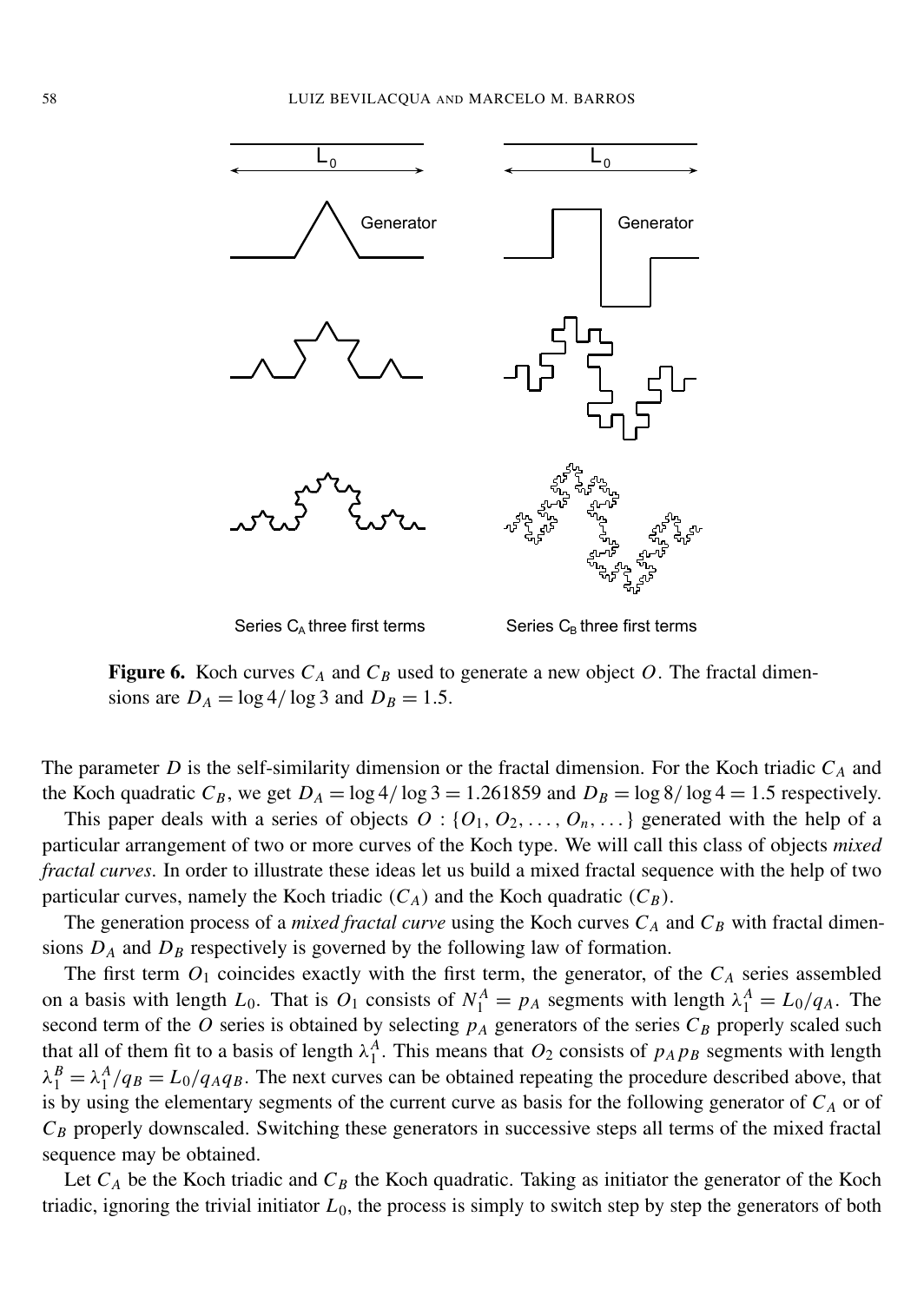<span id="page-9-0"></span>

**Figure 7.** Terms of the series O built up with the Koch curves  $C_A$  and  $C_B$ .

curves properly scaled to build up a new term of the series *O* as described above. [Figure 7](#page-9-0) depicts four terms of the series.

Now, let us investigate the fractal characteristics of this new series built by overlaying alternatively the generators of the triadic and of the quadratic Koch curves on each other properly scaled. Let us assume that the mixed fractal curve belongs to the same class as Koch curves. Then we may write

<span id="page-9-3"></span>
$$
\bar{D}_k = -\frac{\log \bar{N}_k}{\log(\bar{\lambda}_k/L_0)}.
$$
\n(11)

If the mixed curve is really a self-similar fractal then  $\bar{D}_k$  is independent of  $k$ .

Recalling the formation law it is not difficult to calculate the number of segments  $\bar{N}_k = (p_A)^i (p_B)^j$ and the segment length  $\bar{\lambda}_k = L_0 q_A^{-i}$  $\overline{A}^i q_B^{-j}$  $B_B^{-1}$  corresponding to the *k*-th order term. The integers *i* and *j* are either equal or differ by one. That is,

 ${i, j}$  :  $[i - j = 0 \text{ or } i - j = 1].$ 

Clearly  $i + j = k$ . This can be expressed analytically by

$$
i = \lfloor (k+1)/2 \rfloor, \quad j = \lfloor k/2 \rfloor,
$$

where the  $\lfloor \cdot \rfloor$  indicates the floor function (returning the integer part of a rational number). The expressions for  $N_k$  and  $\lambda_k$  can be rewritten using these expressions:

<span id="page-9-4"></span><span id="page-9-1"></span>
$$
\log \bar{N}_k = i \log p_A + j \log p_B \tag{12}
$$

<span id="page-9-2"></span>and

$$
\log(\bar{\lambda}_k/L_0) = -(i \log q_A + j \log q_B). \tag{13}
$$

Now using [\(12\)](#page-9-1) and [\(13\)](#page-9-2) after some simple operations, the expression [\(11\)](#page-9-3) becomes

$$
\bar{D}_k = \frac{k \log p_A + \lfloor k/2 \rfloor (\log p_B - \log p_A)}{k \log q_A + \lfloor k/2 \rfloor (\log q_B - \log q_A)}.
$$
\n(14)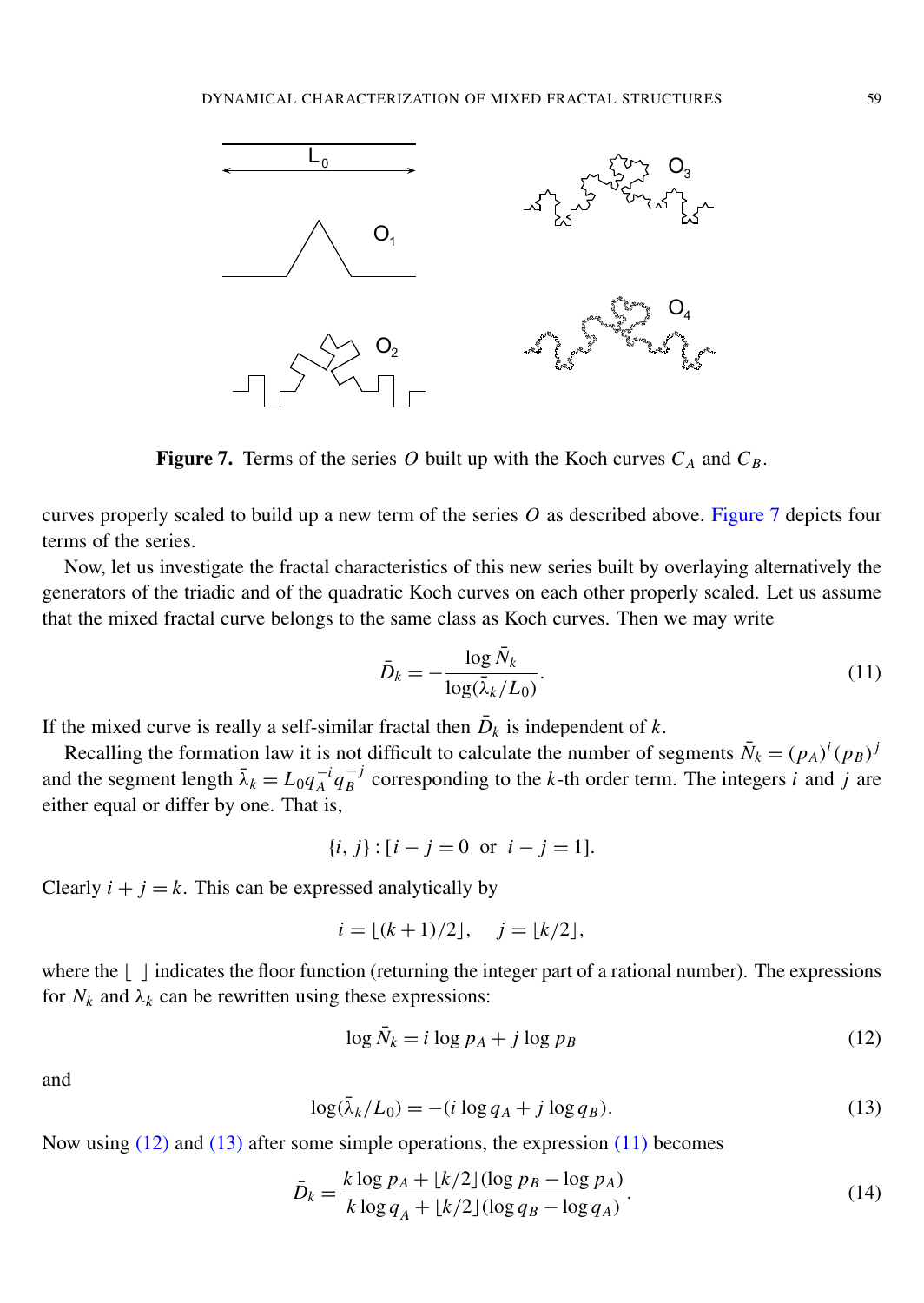Note that the dimension  $\bar{D}_k$  depends on the iteration order  $k$ . So it is not possible to say that a mixed curve is fractal, further investigation is necessary. Let us separate the series *O* into two subsets, the odd series  $O_{\text{odd}}$  and the even series  $O_{\text{even}}$ .

For even iterations [\(14\)](#page-9-4) reads

<span id="page-10-1"></span>
$$
\bar{D}^{\text{even}} = \frac{\log p_A + \log p_B}{\log q_A + \log q_B}.
$$
\n(15)

.

<span id="page-10-0"></span>The sequence of even terms has a classical fractal structure with  $\bar{D}^{\text{even}}$  independent of *k*. For odd iterations we have

$$
\bar{D}_k^{\text{odd}} = \frac{(k-1)\log p_A + (k-2)\log p_B}{(k-1)\log q_A + (k-2)\log q_B} \quad \text{for } k > 1.
$$
\n(16)

Then odd iterations are not strictly fractals. Clearly in the limit, when  $k \to \infty$ , the expression [\(16\)](#page-10-0) tends to expression [\(15\)](#page-10-1) and we may say that the odd sequence approaches asymptotically a fractal sequence. It is remarkable that the series O can be split into two series,  $O^{\text{even}}$  which is a fractal series and  $O^{\text{odd}}$ which is not strictly a fractal series, but we could say that it tends to a fractal object when  $k \to \infty$ . It is possible to generalize the result above to include several fractal curves composing a mixed fractal.

**Definition.** An infinite set of curves  $\{C_1, C_2, \ldots, C_k, \ldots\}$  with the same basis  $L_0$  is said to be a *quasifractal Koch sequence* if, letting  $\bar{N}_k$  be the number of segments — all of same length  $\bar{\lambda}_k$  — corresponding to the term  $C_k$ , the sequence  $\{\bar{D}_1, \bar{D}_2, \ldots, \bar{D}_k, \ldots\}$  given by

$$
\bar{D}_k = -\frac{\log \bar{N}_k}{\log(\bar{\lambda}_k/L_0)}.
$$

satisfies  $\bar{D}_i \neq \bar{D}_j$  and has a limit

$$
\bar{D}=\lim_{k\to\infty}\bar{D}_k.
$$

Suppose that the number of elementary segments and the respective lengths corresponding to a general term  $C_k$  are given by

$$
\bar{N}_k = p_1^{i_1} p_2^{i_2} \cdots p_m^{i_m} \quad \text{and} \quad (\bar{\lambda}_1/L_0) = q_1^{-i_1} q_2^{-i_2} \cdots q_m^{-i_m} \quad i_1 + i_2 + \cdots + i_m = k,
$$

where the pair  $(p_j, L_0 q_j^{-1})$   $j = 1, 2, ..., m$  corresponds to a simple generator  $K_j$  belonging to the Koch family and the exponents  $i_{\alpha}$  are integers function of k,  $i_{\alpha} = f_{\alpha}(k)$ . Then the definition of  $\bar{D}_k$  gives

$$
\bar{D}_k = \frac{(f_1(k)/f_\beta(k))\log p_1 + (f_2(k)/f_\beta(k))\log p_2 + \cdots + \log p_\beta + \cdots + (f_m(k)/f_\beta(k))\log p_m}{(f_1(k)/f_\beta(k))\log q_1 + (f_2(k)/f_\beta(k))\log q_2 + \cdots + \log q_\beta + \cdots + (f_m(k)/f_\beta(k))\log q_m}
$$

Now if at least one  $f_i(k)/f_\beta(k) \neq 1$  and  $\lim_{k\to\infty} [f_i(k)/f_\beta(k)] \to 1$  then according to the previous definition the sequence of curves  $C_k$ ,  $k = 1, 2, ..., n, ...$  is quasifractal.

According to this definition the odd sequence obtained with the process described above is clearly quasifractal since from  $(16)$  we immediately obtain

$$
\lim_{k \to \infty} \bar{D}_k^{\text{odd}} = \frac{\log p_A + \log p_B}{\log q_A + \log q_B} = \bar{D}^{\text{even}}.
$$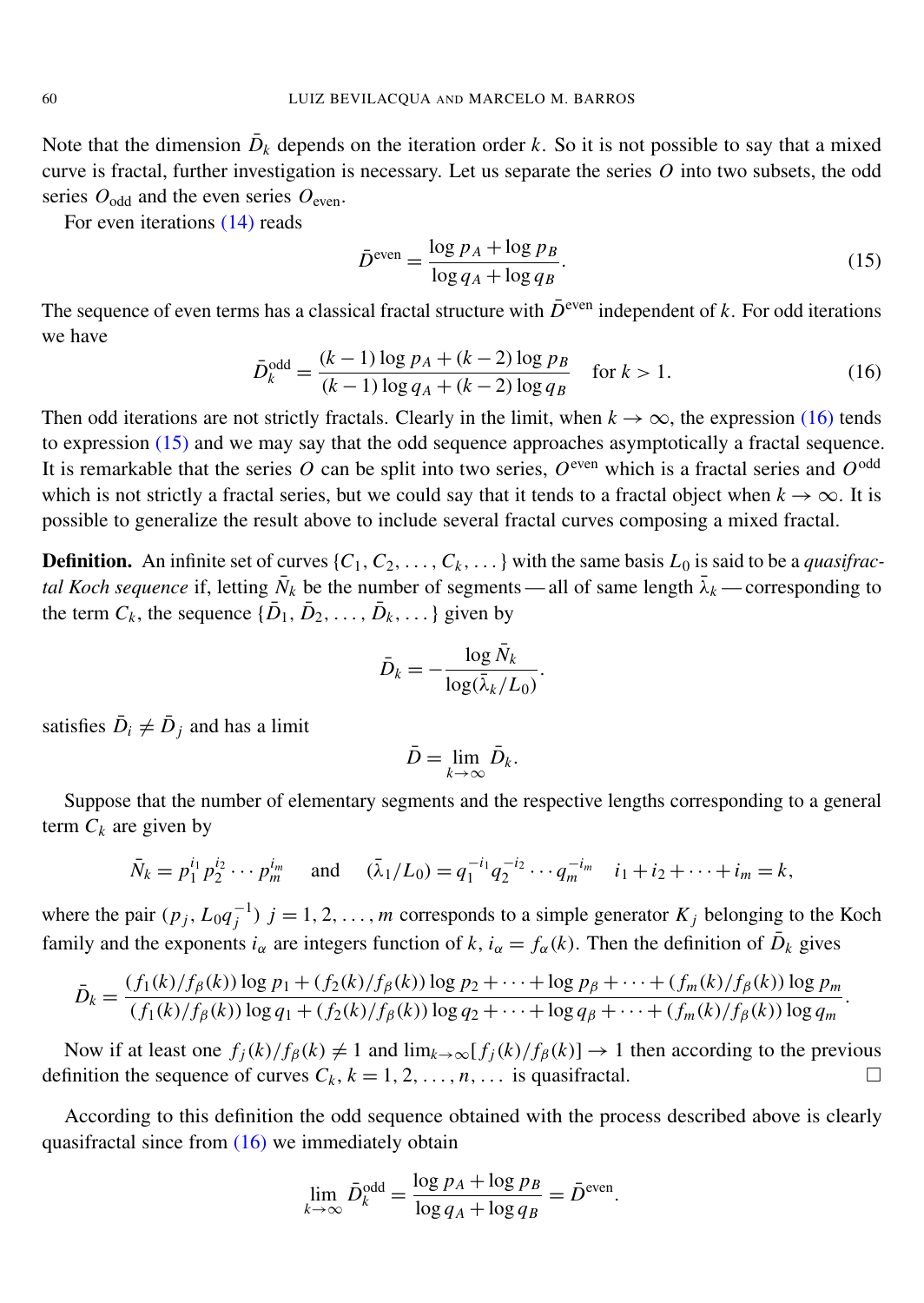<span id="page-11-0"></span>

**Figure 8.** Normalized period log  $T_k/T_0$  versus the normalized length of segments  $\log \lambda_k/L_0$  for odd (left) iterations and even (right) iterations of the triadic-quadratic mixed curve.

It is interesting to note that if  $q_A$  is close to  $q_B$ , that is, if

$$
\frac{\log q_B}{\log q_A} = 1 + \varepsilon,
$$

the expression  $(15)$  can be written as

$$
\bar{D}_k^{\text{even}} = \frac{D_A + (1 + \varepsilon)D_B}{1 + (1 + \varepsilon)}.
$$

When  $\varepsilon \to 0$  we find that the fractal dimension tends to the mean value

$$
\bar{D}_k^{\text{even}} \approx (D_A + D_B)/2.
$$

#### 3. Dynamical fractal dimension of mixed fractals

In this section we will use the technique presented in the previous section to investigate the fractal characteristic of the mixed curve presented in the [Section 2.](#page-7-2) The results obtained here, despite the fact that we are dealing with a particular case, suggest that we may expect equally good results for other mixed fractals belonging to the Koch family.

3.1. *Test with a finite subset of consecutive terms removed from a mixed fractal sequence.* Let us test the dynamic fractal dimension method for mixed curves generated by the triadic-quadratic process given the first eight terms. Let eight simple harmonic oscillators be built after the geometry presented in the [Figure 7.](#page-9-0) The eight terms are separated into two sets each one consisting of four terms corresponding respectively to the even sequence and the odd sequence. For the first numerical experiment the oscillators carry a constant mass and are excited by a moment, a horizontal force or a vertical force separately. The results for four terms of each series, the odd series  $O_{odd}$  and the even series  $O_{even}$  are presented in the [Figure 8-](#page-11-0)a and Figure 8-b. The approximated fractal dimension  $D_{\text{approx}}$  was obtained with the slope  $D_{\text{dyn}}$  of the segment joining the points on the graph of [Figure 8](#page-11-0) corresponding to the two highest order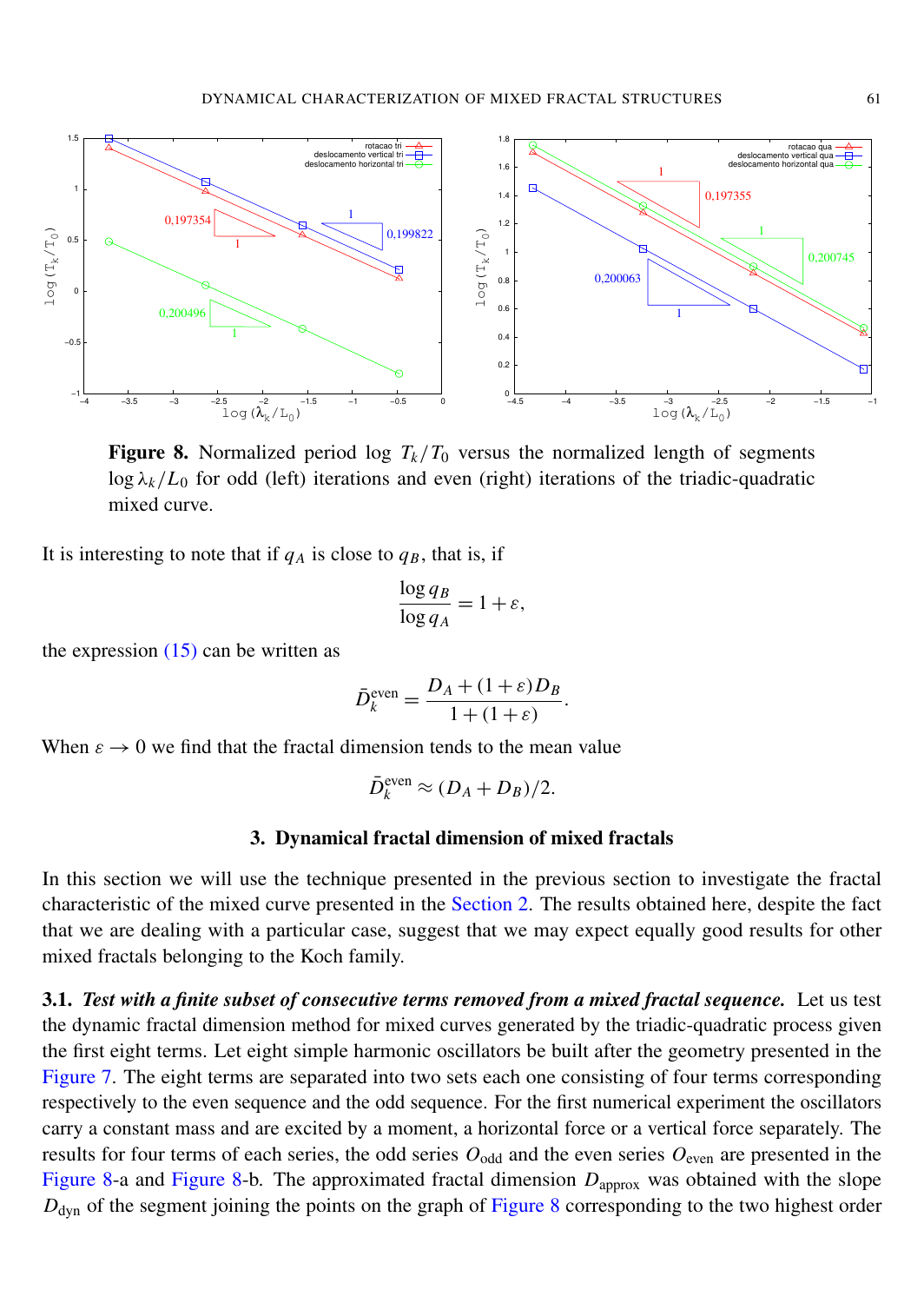<span id="page-12-0"></span>

| Exciting force   | Mass $M_0$ | Odd iterations       |                     | Even iterations      |                     |
|------------------|------------|----------------------|---------------------|----------------------|---------------------|
|                  |            | $D_{\rm dyn}$        | $D_{\text{approx}}$ | $D_{\text{dyn}}$     | $D_{\text{approx}}$ |
| Couple           | Constant   | $-0.197354$ 1.394708 |                     | $-0.197355$ 1.394710 |                     |
| Vertical force   |            | $-0.199822$ 1.399644 |                     | $-0.200063$ 1.400126 |                     |
| Horizontal force |            | $-0.200496$ 1.400992 |                     | $-0.200745$ 1.401490 |                     |
| Couple           | Variable   | $-0.394709$ 1.394709 |                     | $-0.394711$ 1.394711 |                     |
| Vertical force   |            | $-0.397130$ 1.397130 |                     | $-0.395132$ 1.395132 |                     |
| Horizontal force |            | $-0.398592$ 1.398592 |                     | $-0.398576$ 1.398576 |                     |

Table 1. Characterization using four terms of each sequence. Dynamic fractal dimension of odd and even iterations for the mixed triadic-quadratic Koch. Results for two distinct assemblages: constant mass and variable mass proportional to the curve length.

terms in the sequence. According to the theoretical predictions  $(9a)$ – $(9c)$ , those slopes should relate with the geometric fractal dimension as  $D_{\text{approx}} = 1 - 2D_{\text{dyn}}$ . The results are displayed on the [Table 1](#page-12-0) and agree satisfactorily with the correct value of the geometric fractal dimension given by [\(15\).](#page-10-1) Note that the approximation of the fractal dimension for the odd sequence is indistinguishable from the approximation for the even fractal sequence for practical proposes.

The results for a second numerical experiment with variable mass proportional to the total spring length of the corresponding geometric term are also presented in the [Table 1.](#page-12-0) For this case the fractal geometric dimension expected from the theoretical results should be related to the dynamical fractal dimension according to  $D_{\text{approx}} = 1 - D_{\text{dyn}}$  as stated before.

It is important to mention that the oscillator periods were calculated taking into account only the elastic energy stored by the bending moment, disregarding shear and normal forces. The fractal dimension relative to the even iterations is  $\bar{D}_0^{\text{even}} = 1.39471$  independent of *k*. As shown in the [Table 1,](#page-12-0) the deviation from this value is not more than 1.5%. The results are very consistent. It is also interesting to notice that the results for the odd iterations are quite satisfactory if we think of the limit value as  $k \to \infty$ . The numerical experiment corroborate the conjecture that the technique that has proved to work out for regular Koch curves are also efficient to calculate the dynamical fractal dimension for mixed fractal objects. We believe that this approach opens up a very rich topic for both theoretical and numerical investigation.

3.2. *Test with a single term removed from the mixed fractal sequence.* For this identification problem just one term of the reference sequence is given to find out the respective fractal dimension. Let us take the eighth order term of the Koch triadic-quadratic mixed fractal series. The projection of this curve on the horizontal axis is therefore equal to the initiator length, that is  $L_n = L_0$ . [Figure 6](#page-8-0) shows how the normalized periods for 14 samples obtained from the reference curve as explained in the introduction varies with respect to the successive length ratios. The cuts were made following a rather large scale  $b = 1/2$  reducing each sample successively according to the rate  $L_k = (L_{k-1})/2$ .

[Figure 9](#page-13-0) shows the normalized periods versus the sample lengths for the three excitation types. The [Table 2](#page-13-1) shows the slope  $D_{\text{dyn}}$  of interpolated straight lines corresponding to the points on the figure representing the three excitation types and the derived approximated fractal dimension  $D_{\text{approx}}$ . According to the theoretical prediction [\(9a\)–](#page-4-2)[\(9c\),](#page-5-0) the relations between the geometric fractal dimension and the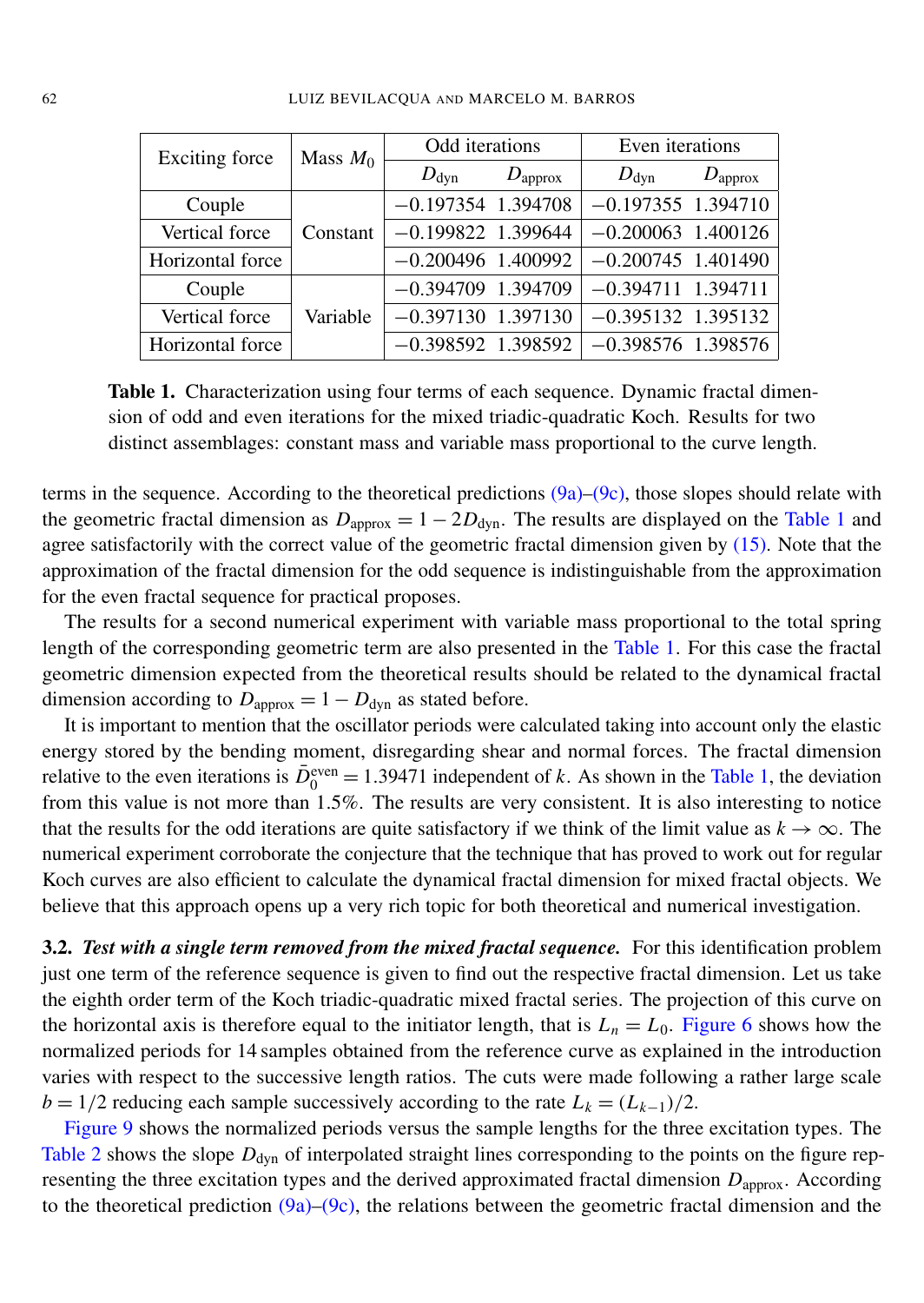| Exciting force   | $D_{\text{dyn}}$ | $D_{\text{approx}}$ |
|------------------|------------------|---------------------|
| Couple           | 0.608081         | 1.397961            |
| Vertical force   | 1.699156         | 1.398312            |
| Horizontal force | 1.710820         | 1.421658            |

<span id="page-13-1"></span><span id="page-13-0"></span>Table 2. Slope of the lines which minimizes the sum of the square of the errors of the respective data.



**Figure 9.** The normalized period  $\log(T_k/T_0)$  versus the normalized horizontal projection of the length of the curve  $log(L_k/L_0)$  for 14 samples obtained from the eighth order term of the mixed triadic-quadratic Koch sequence, with  $b = 1/2$ .

dynamical fractal dimension should give  $D_{\text{approx}} = 2D_{\text{dyn}}$  for the case of excitation induced by a moment and  $D_{\text{approx}} = 2(D_{\text{dyn}} - 1)$  for the case of excitation induced by a horizontal or vertical force. The interpolated straight lines were adjusted to fit the point sets  ${T_k/T_0, L_k/L_0}$  displayed on the [Figure 6](#page-8-0) with the least mean square deviation method.

The mass was assumed constant for all oscillators. As shown in the [Table 2](#page-13-1) the maximum error obtained with this technique is less than 3% and corresponds to the horizontal excitation. Clearly the points corresponding to the horizontal excitation presents a large dispersion. For excitations corresponding to a couple or a vertical force the errors do not exceed 1.2%.

3.3. *Random mixed structures.* It has been shown that the dynamical approach provides very good and consistent results for regular, deterministic curves belonging to the Koch family. The method has also proved to be successful in determining the fractal characteristics of mixed fractal curves.

For the classical Koch curves, besides providing means to determine the classical fractal dimension, the dynamical approach tell us if the geometry is random or not. For the regular generation process, the *n*-th order term is obtained from the  $(n - 1)$ -th term following a well determined rule. What we call random geometry is that one obtained in a similar way except that the regular rule is replaced by a random orientation procedure.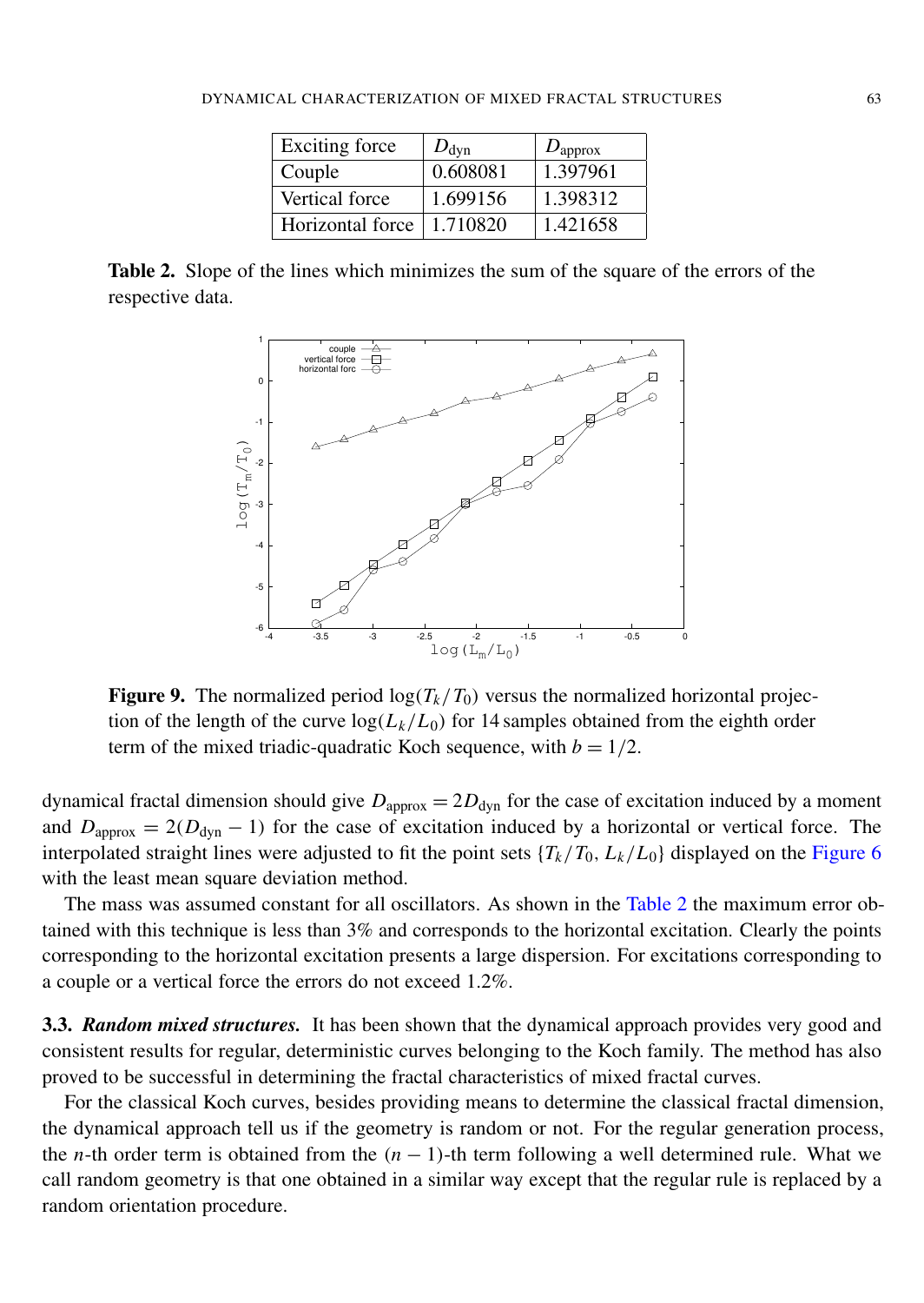<span id="page-14-0"></span>

Figure 10. The first two terms of two Koch triadic curves: the classical deterministic curve (top) and a random generation (bottom). Both have the same Hausdorff dimension.

[Figure 10](#page-14-0) illustrates what we mean by a random fractal, taking as an example the classical Koch triadic. Note that the cover set for both curves is the same and therefore they have the same Hausdorff dimension. However note that the random series doesn't present the self-similarity property. Also, if the box counting technique were applied to compute the fractal dimension of these curves the results would be the same for all curves. The dynamical approach however is able to identify the random character of the curve.

<span id="page-14-1"></span>Consider four terms of the triadic-quadratic odd series  $O^{\text{odd}}$  corresponding to five different random generations. Consider the corresponding simple oscillators excited by a horizontal force. The results correlating the normalized periods  $T_k/T_0$  and the relative lengths  $\lambda_k/L_0$  are displayed in [Figure 11.](#page-14-1) The curves obtained by connecting the point set  ${T_k/T_0, \lambda_k/L_0}$  for each random series clearly do not coincide. However similar construction connecting the point set derived from the excitation induced by



Figure 11. Logarithm of the normalized period versus the logarithm of the relative length of the elementary segment for five random triadic-quadratic sequences taking only odd iterations with initial conditions induced by a horizontal force.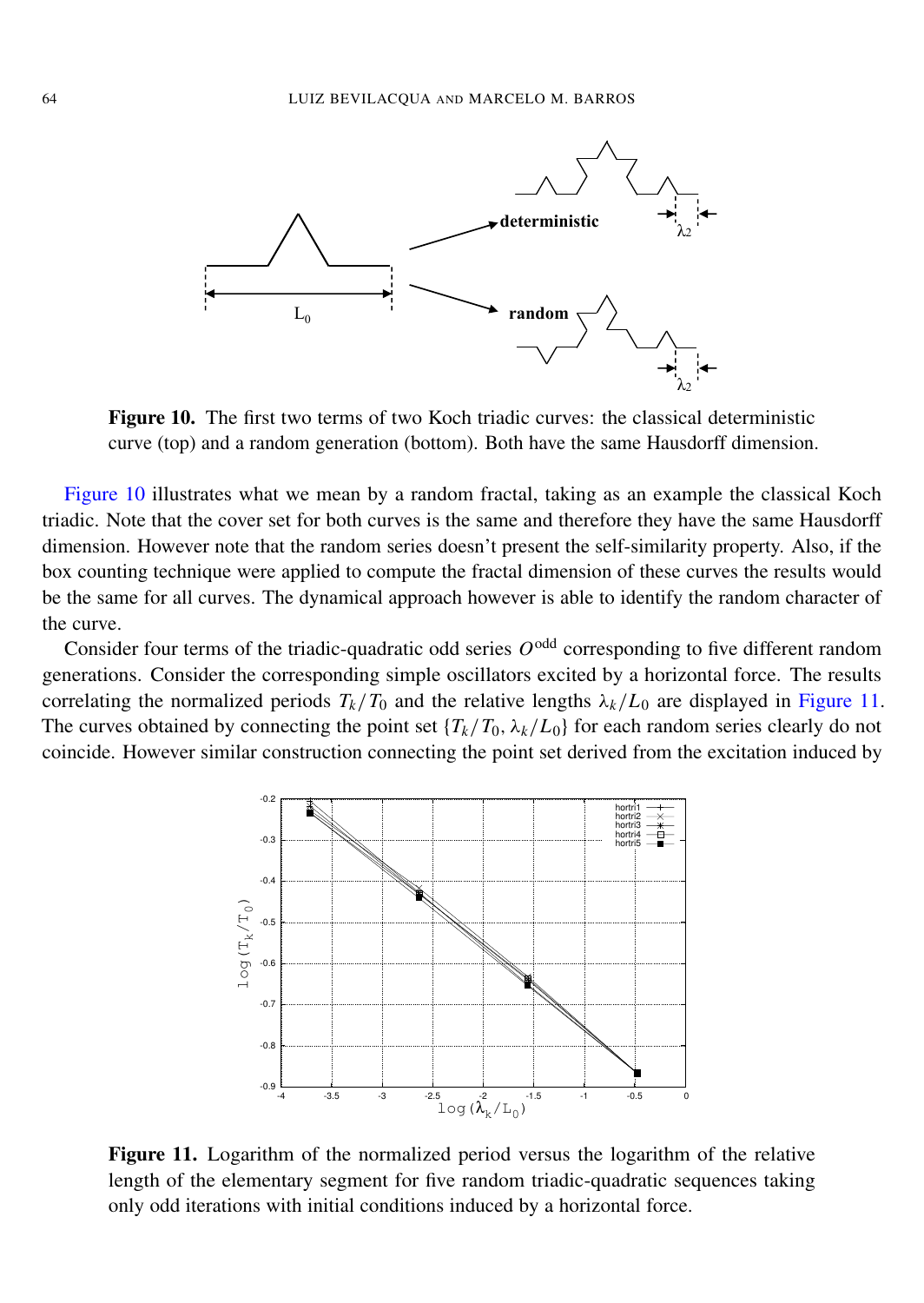a concentrated moment would lead to just one and the same curve. The reason is that for this particular type of excitation, that is, a concentrated moment, the strain energy is uniformly distributed along the curve which is the dynamical equivalent to the set covering introduced in the Hausdorff theory [\[Falconer](#page-19-5) [1990\]](#page-19-5).

Indeed, recall that we are considering only the elastic energy induced by the bending moment. For the case of a moment this energy is independent of the orientation of the segments in the oscillator and consequently the results are the same for all random curves of the same order *k*. Now for excitations due to a horizontal or a vertical force the bending moment distribution depends on the position of each segment in the oscillator. This indicates that the elastic energy stored in the oscillator is sensitive to the position of the segments in the structure and this is translated in the point set distribution identifying the randomness of the structure formation. The slopes of the interpolated straight lines representing the points  ${T_k}/{T_0}, L_k/{L_0}$  for each random series lead as expected to a unique value related closely to the Hausdorff dimension. That is on the average the result coincides with the other classical methods but the slight dispersion of the points reveals the random character of the series.

## 4. Conclusions

The technique proposed in a series of papers [\[Bevilacqua and Barros 2007;](#page-19-6) [Bevilacqua et al. 2008\]](#page-19-4) is applied here to mixed structures. The results reproduce the expected output of the method. All the experiments lead to the conclusion that this method is powerful and justify further exploration, encompassing both theoretical and computational fields. What the method suggests is that the dynamical properties of fractal, self-similar structures and random structures hide very rich information that need to be further investigated. In order to detect details as that associated to multi-fractals structures, random formation, mixed fractals and the like it would be convenient to use more complex oscillators for the identification problem with several added masses, that is extend the method to multi-mass systems. Possibly the frequency spectrum of those more complex structures will provide the information needed for the corresponding characterization. Application can be found in the determination of fractal dimension, if any, of protein chains, tissues and biological membranes [\[Bassingthwaighte et al. 1994\]](#page-19-7). It is also important to remark that this technique can be applied to physical objects, that is, characterization through laboratory experimentation. Therefore laboratory experiments can be designed to determine the dynamical properties of biological tissues or fibers and consequently the fractal characterization of the sample. The fractal characterization of composite materials may also be obtained using samples of the material to be analyzed and applying the procedure described above.

In [\[Bassingthwaighte et al. 1994,](#page-19-7) Chapter 12] the question is raised of "*fractals where the physical mechanism must be different at different scales*", referring to problems related to neural networks. The analysis introduced here may give some clues to explain this kind of puzzling behavior. Indeed if the mechanical properties of the oscillators are different at different scales then the sequence of periods of the oscillators may follow a power law quite different from that characterizing the geometric sequence, or even not be fractal at all. This means that for the general case the physical behavior may generate a sequence of physical properties quite different from the geometric characteristics.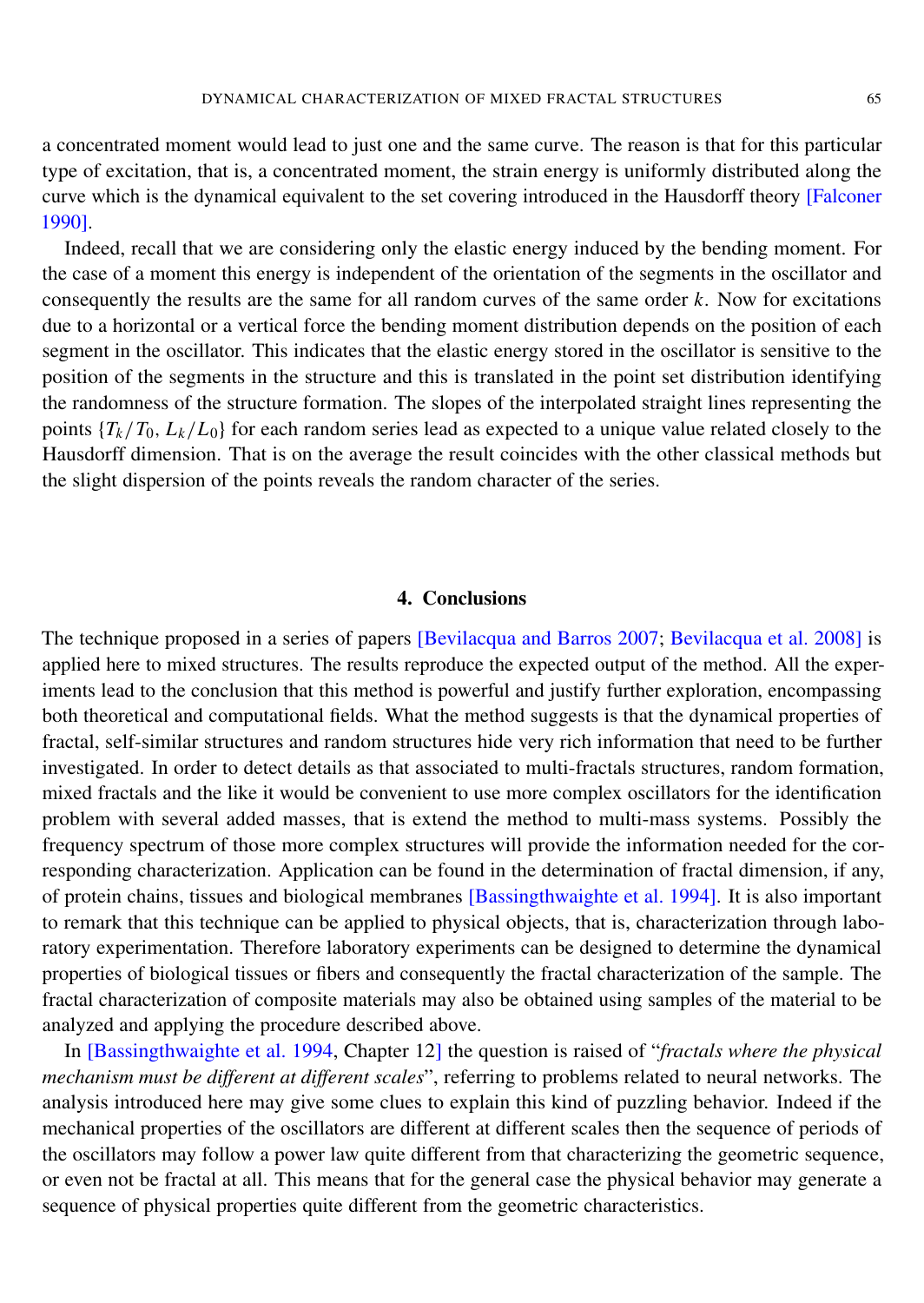<span id="page-16-3"></span>

Figure 12. Mean value  $\bar{y}_{i-1,i}$  and difference  $\Delta y_{i-1,i}$ .

Finally we would like to remark the interesting property of mixed fractals formed by two Koch curves that split up into two different sets. One is fractal and the other is quasifractal. To the best of our knowledge this is a new result that needs further investigation and generalization for structures constructed with more than two Koch curves.

#### Appendix

<span id="page-16-0"></span>We show that the first derivative of the bilinear term  $\Omega_k$  with respect to  $\lambda_k$  is finite for increasing values of *k*. Recall that

$$
\Omega_k = \frac{1}{N_k} \sum_{i=0}^{N_k} \alpha_i(k) \quad \text{and} \quad \alpha_i(k) = \frac{1}{3} [z_{i-1}^2 + z_{i-1} z_i + z_i^2].
$$

First let us write  $\alpha_i(k)$  under the form

<span id="page-16-1"></span>
$$
\alpha_i(k) = \bar{z}_{i-1,i}^2 + \frac{1}{3} \Delta z_{i-1,i}^2,\tag{17}
$$

where

$$
\bar{z}_{i-1,i} = (z_{i-1} + z_i)/2
$$
 and  $\Delta z_{i-1,i} = (z_i - z_{i-1})/2$ .

Introducing [\(17\)](#page-16-1) in the expression for  $\Omega_k$  we get

<span id="page-16-2"></span>
$$
\Omega_k = \frac{1}{N_k} \sum_{i=0}^{N_k} (\bar{z}_{i-1,i}^2 + \frac{1}{3} \Delta z_{i-1,i}^2).
$$
 (18)

Clearly  $\bar{z}_i \leq 1$  and  $|\Delta z_{i-1,i}| \leq 1$ .

Consider the second term on the right-hand side of [\(18\).](#page-16-2) By definition  $\Delta y_i$ <sub>−1,*i*</sub> = *y<sub>i</sub>* − *y<sub>i−1</sub>* as shown in [Figure 12](#page-16-3) and therefore it is possible to write

$$
\Delta y_{i-1,i} = \gamma_{i-1,i} \lambda_k \quad \text{with} \quad \gamma_{i-1,i} \le 1.
$$

From this it follows that

$$
\Delta z_{i-1,i} = \frac{1}{2h_0} \Delta y_{i-1,i} = \frac{1}{2h_0} \gamma_{i-1,i} \lambda_k = \beta_{i-1,i} \lambda_k.
$$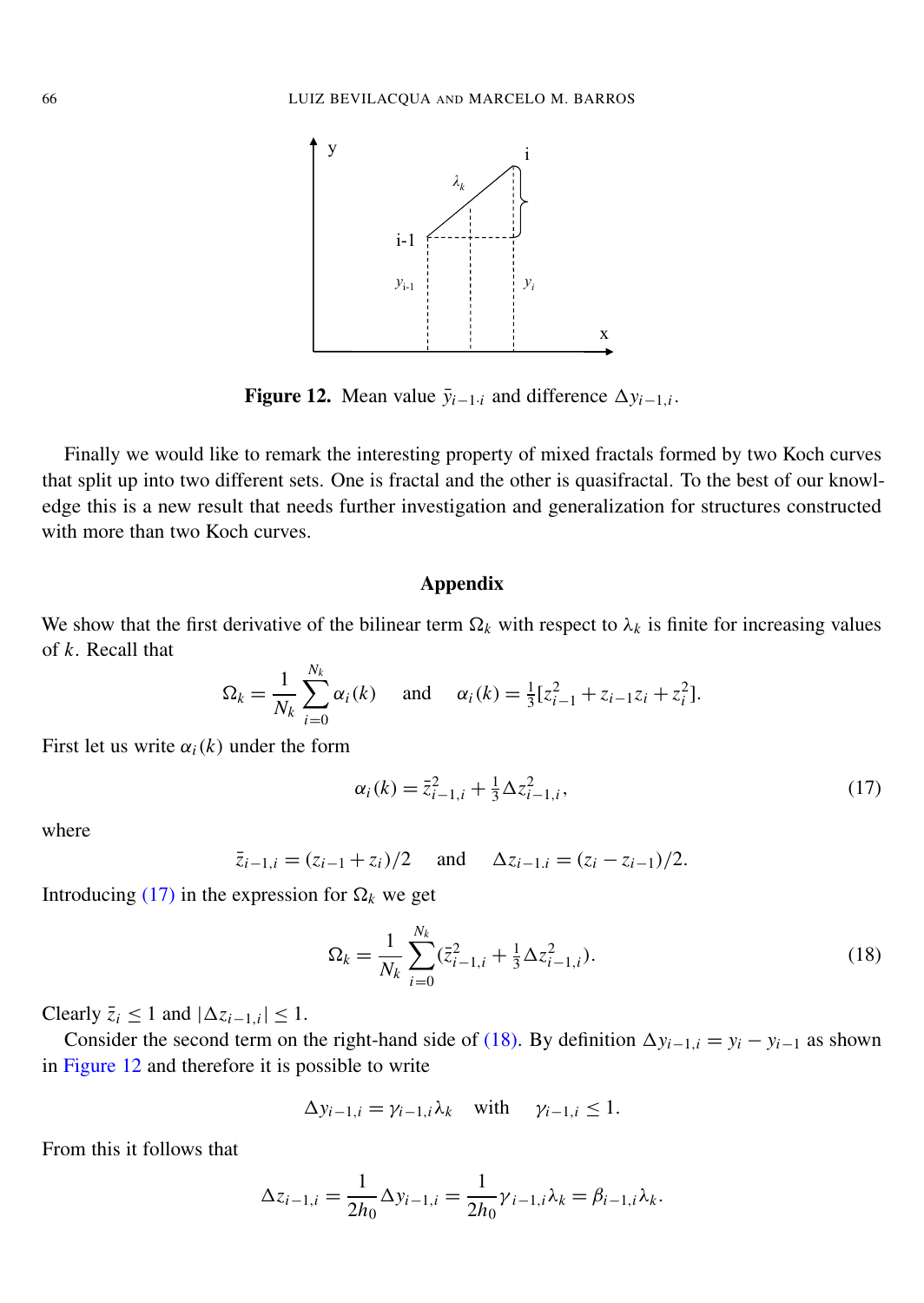Introducing this expression in [\(18\)](#page-16-2) we get

<span id="page-17-0"></span>
$$
\Omega_k = \frac{1}{N_k} \sum_{i=0}^{N_k} (\bar{z}_{i-1,i}^2 + \frac{1}{3} \beta_{i-1,i}^2 \lambda_k^2).
$$
 (19)

Now define the vector functions

$$
\bar{z}_{k}^{T} = \left[ \bar{z}_{0,1}^{(k)} \bar{z}_{1,2}^{(k)} \cdots \bar{z}_{i-1,i}^{(k)} \cdots \bar{z}_{N_{k}-1,N_{k}}^{(k)} \right]
$$

and

$$
\boldsymbol{\beta}_k^T = \frac{1}{2\sqrt{3}h_0} \big[ \beta_{0,1}^{(k)} \beta_{1,2}^{(k)} \cdots \beta_{i-1,i}^{(k)} \cdots \beta_{N_k-1,N_k}^{(k)} \big].
$$

Then  $(19)$  reads, in vector notation,

$$
\Omega_k = \frac{1}{N_k} (z_k^T z_k + \lambda_k^2 \boldsymbol{\beta}_k^T \boldsymbol{\beta}_k).
$$

Since  $|z_{i-1,i}| \leq 1$ ,  $|\beta_{i-1,i}| \leq 1$  and  $\lambda_k \leq M$  for all *k*, we conclude that  $\Omega_k$  remains bounded as  $k \to \infty$ . Similarly the term of order  $k + 1$  can be written as

$$
\Omega_{k+1} = \frac{1}{N_{k+1}} \left( \bar{z}_{k+1}^T \bar{z}_{k+1} + \frac{1}{3} \lambda_{k+1}^2 \boldsymbol{\beta}_{k+1}^T \boldsymbol{\beta}_{k+1} \right),
$$

where the components of  $z_{k+1}$  are proportional to the ordinates of the corners of the curve corresponding to the term of order  $k + 1$ . In general we may write

$$
z_{k+1}^T = \frac{1}{h_0} \big[ y_0^{(k+1)} y_1^{(k+1)} y_2^{(k+1)} \cdots y_{N_k+1}^{(k+1)} \big].
$$

Referring to the preceding term in the sequence as shown in [Figure 13](#page-18-0) we have

$$
z_{k+1}^T = \frac{1}{h_0} \big[ y_0^{(k)} y_{01}^{(k)} \cdots y_{0(p-1)}^{(k)} y_1^{(k)} \cdots y_{1(p-1)}^{(k)} \cdots y_{N_k}^{(k)} \big]
$$

Note that

$$
y_{N_k}^{(k)} = y_{pN_k}^{(k+1)},
$$
  
\n
$$
y_i^{(k)} = y_{pi}^{(k+1)},
$$
  
\n
$$
y_{ij}^{(k)} = y_{pi+j}^{(k+1)}, \quad i = 0, ..., N_k - 1; \ j = 1, ..., p - 1
$$

represent respectively the ordinates of the corners of the *k*-th curve in the sequence and the ordinates of the added corners for the  $(k + 1)$ -th curve. It is possible then to decompose the vector  $z_{k+1}$  as

$$
z_{k+1} = \frac{U_1}{h_0} \big[ y_0^{(k)} y_1^{(k)} \cdots y_{N_k}^{(k)} \big]^T + \frac{U_2}{h_0} \big[ y_{01}^{(k)} \cdots y_{0(p-1)}^{(k)} y_1^{(k)} \cdots y_{1(p-1)}^{(k)} \cdots y_{(N_k-1)(p-1)}^{(k)} \big],
$$

where  $U_1$  and  $U_2$  are Boolean matrices.

Now, with this decomposition it is not difficult to show that the vector  $\bar{z}_{k+1}$  can be written as

$$
\bar{z}_{k+1} = \mathbf{R}\bar{z}_k + \mathbf{R}(\Delta z_k) + \lambda_k \rho_{k+1}, \quad \text{where } |\rho_i^{(k+1)}| \le 1
$$

(*k*+1)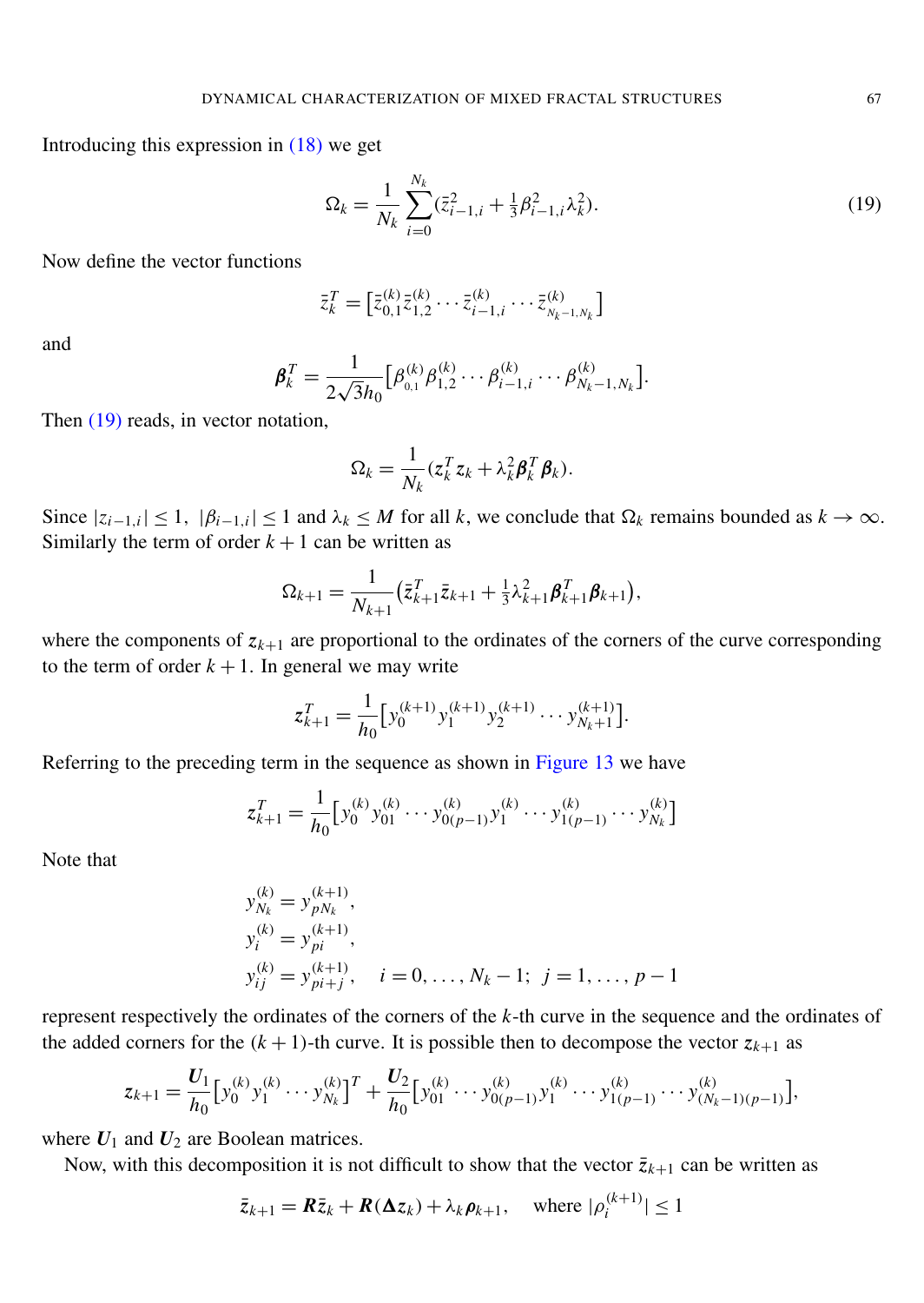

<span id="page-18-0"></span>**Figure 13.** Term of order  $k+1$  attached to the previous term of order *k*.  $MN = \lambda_k Mm$  $mn = no = or = rN = \lambda_{k+1}.$ 

and  $\mathbf{R} = [r_{ij}]$  is a Boolean matrix defined as follows (where *i*, *j*, *p* are integers):

$$
r_{ij} = \begin{cases} 1 & \text{if } p(j-1) < i \leq pj, \\ 0 & \text{otherwise.} \end{cases}
$$

Now using the definition of  $\Omega_{k+1}$  and recalling that  $(\Delta z_k) = \lambda_k \beta_k$  we get

$$
\Omega_{k+1} = \Omega_{k+1}^* + \frac{1}{3N_{k+1}} \lambda_{k+1}^2 \boldsymbol{\beta}_{k+1}^T \boldsymbol{\beta}_{k+1},
$$

where

$$
\Omega_{k+1}^* = \frac{1}{N_{k+1}} (\bar{z}_k^T \boldsymbol{R}^T \boldsymbol{R} \bar{z}_k + \lambda_k^2 \boldsymbol{\beta}_k^T \boldsymbol{R}^T \boldsymbol{R} \boldsymbol{\beta}_k) + \frac{2}{N_{k+1}} (\lambda_k \boldsymbol{\beta}_k^T \boldsymbol{R}^T \boldsymbol{R} \bar{z}_k + \lambda_k \boldsymbol{\rho}_{k+1}^T \boldsymbol{R} \bar{z}_k + \lambda_k^2 \boldsymbol{\rho}_{k+1}^T \boldsymbol{R} \boldsymbol{\beta}_k) + \frac{1}{N_{k+1}} (\lambda_k^2 \boldsymbol{\rho}_{k+1}^T \boldsymbol{\rho}_{k+1}).
$$

Recalling that

$$
|z_i^{(k)}| \le 1, \quad |\beta_i^{(k)}| \le 1, \quad |\beta_i^{(k+1)}| \le 1, \quad |\rho_i^{(k+1)}| \le 1, \quad N_{k+1} = pN_k, \quad \lambda_{k+1} = \lambda_k/q
$$

and that *R* according to the definition above has the property  $R^T R = pI$  we arrive at

$$
\Omega_{k+1} = \frac{1}{N_{k+1}} \big( p(\bar{z}_k^T \bar{z}_k + \frac{1}{3} \lambda_k^2 \boldsymbol{\beta}_k^T \boldsymbol{\beta}_k) \big) + \lambda_k R_1(k, k+1) + \lambda_k^2 R_2(k, k+1),
$$

where  $R_1(k, k+1)$  and  $R_2(k, k+1)$  are finite for all k, max( $R_1, R_2$ ) < *M* (finite). Finally recalling that  $N_{k+1} = pN_k$  we get

$$
\Omega_{k+1} = \Omega_k + \lambda_k R_1(k, k+1) + \lambda_k^2 R_2(k, k+1).
$$

Now noting that

$$
\Delta \lambda_k = \lambda_{k+1} - \lambda_k = \lambda_k \Big( \frac{1}{q} - 1 \Big).
$$

We may write

$$
\frac{\Delta\Omega_k}{\Delta\lambda_k} = \left(\frac{1}{q} - 1\right)^{-1} (R_1(k, k+1) + \lambda_k R_2(k, k+1)).
$$